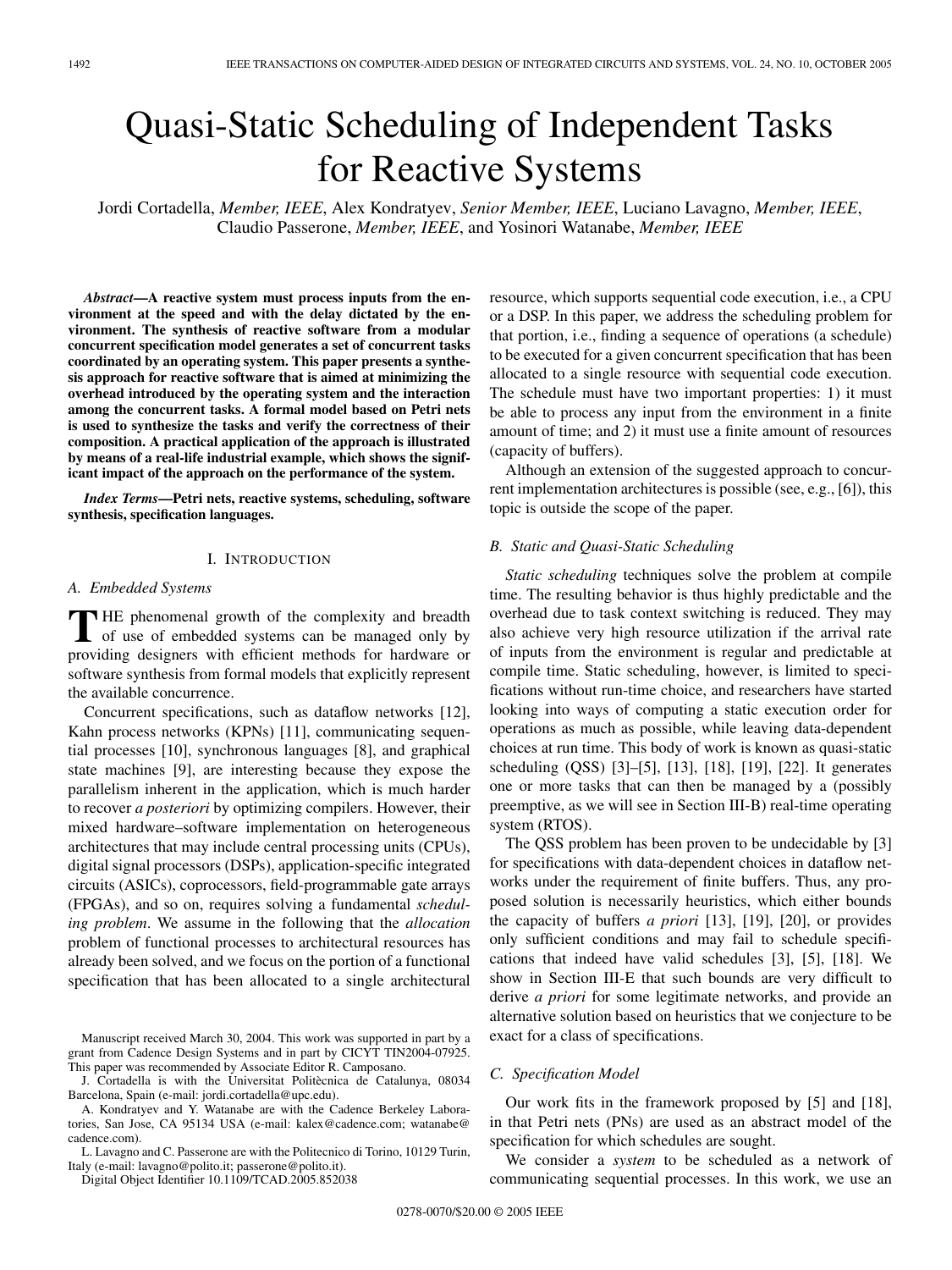

Fig. 1. System specification.

extension of basic KPNs [11] called Y–chart applications programmers interface (YAPI) [7], which adds a nondeterministic SELECT mechanism to increase the efficiency of handling noncorrelated input streams. A set of input and output ports are defined for each process, and point-to-point communication between processes occurs through unidirectional first in, first out (FIFO) queues between ports. These queues are referred to as *channels*. Multirate communication is supported, i.e., the number of data objects read or written by a process at any given time may be an arbitrary constant.

The control flow of the system is represented by a PN. Each communication action on a port, and each internal computation action, is modeled by a *transition*. Places are used to represent both sequencing within processes (a single token models the program counter) and FIFO communication (the tokens model the presence of the data items, while hiding their values).

In our synthesis framework, the functionality of the system is described in a C-based language called FlowC, which extends C with interprocess communication. Fig. 1 depicts the specification of a concurrent system with two processes, two input ports (IN and COEF) and one output port (OUT). The processes communicate with each other through the channel DATA.

The process GetData reads data from the environment and sends it to the channel DATA. Moreover, after having sent  $N$ samples  $(N$  is a constant), it also inserts their average value in the same channel. The process Filter extracts the average values inserted by GetData, multiplies them by a coefficient, and sends them to the environment through the port OUT.

The operations to communicate through ports have syntax READ(port, data, nitems), and WRITE(port, data, nitems). The parameter nitems (a compile-time constant, in order to be translated into a PN arc weight) indicates the number of data objects involved in the communication. This permits the support of multirating, although the example uses only oneobject read/write operations. A READ blocks when the number of items in the channel is smaller than nitems.

The SELECT statement supports synchronization-dependent control, which specifies control depending on the availability of data objects on input ports. In the example, the SELECT statement in Filter nondeterministically selects one of the

ports with available data objects. In case none of them has available data objects, the process blocks until some data becomes available. SELECT is a crucial statement to model reactive systems with several input ports, where the system is often waiting for the occurrence of events at any of the ports and reacts by nondeterministically choosing one of them. As mentioned above, this is the key difference between KPNs and YAPI, and it allows modeling, e.g., a user-command stream arriving at a nondeterministic rate unrelated to that of a videoframe stream, without requiring the (computationally expensive) trick of defining empty tokens to mark the absence of data objects.

Fig. 2(a) depicts the representation of the concurrent system specified in Fig. 1 with a PN model. This model is the one used to synthesize a schedule.

Note that data-dependent control is modeled as nondeterminism in the PN. This means that we may pessimistically reject some schedulable specification as nonschedulable. For example, two data-dependent control constructs in a specification may be correlated, so that if one of them is resolved in a particular way, then the other is always resolved uniquely. Even in such case, we model each construct independently as a nondeterministic choice, and thus scheduling algorithms built for this model fail to account for the correlation. We deliberately decided to use this modeling mechanism despite such potential drawbacks, for two reasons. First, this simple, structural representation of data-dependent controls allows us to employ efficient techniques, based on the structure of the PN, in order to analyze the system behavior, which often leads to finding a valid schedule very quickly in practice. The techniques are presented in Section IV and their effectiveness is shown by the experimental results. Second, correlated control constructs are often identified before the scheduling phase in practical design flows, either by simulation of the application code or directly from the specification documents. Our tool environment allows the users to specify such correlation through a simple user interface on top of the FlowC code, and this information is automatically translated to a PN structure that is added to the original PN obtained from the FlowC code. In this way, the correlation is represented in the structure of the resulting PN, and thus, the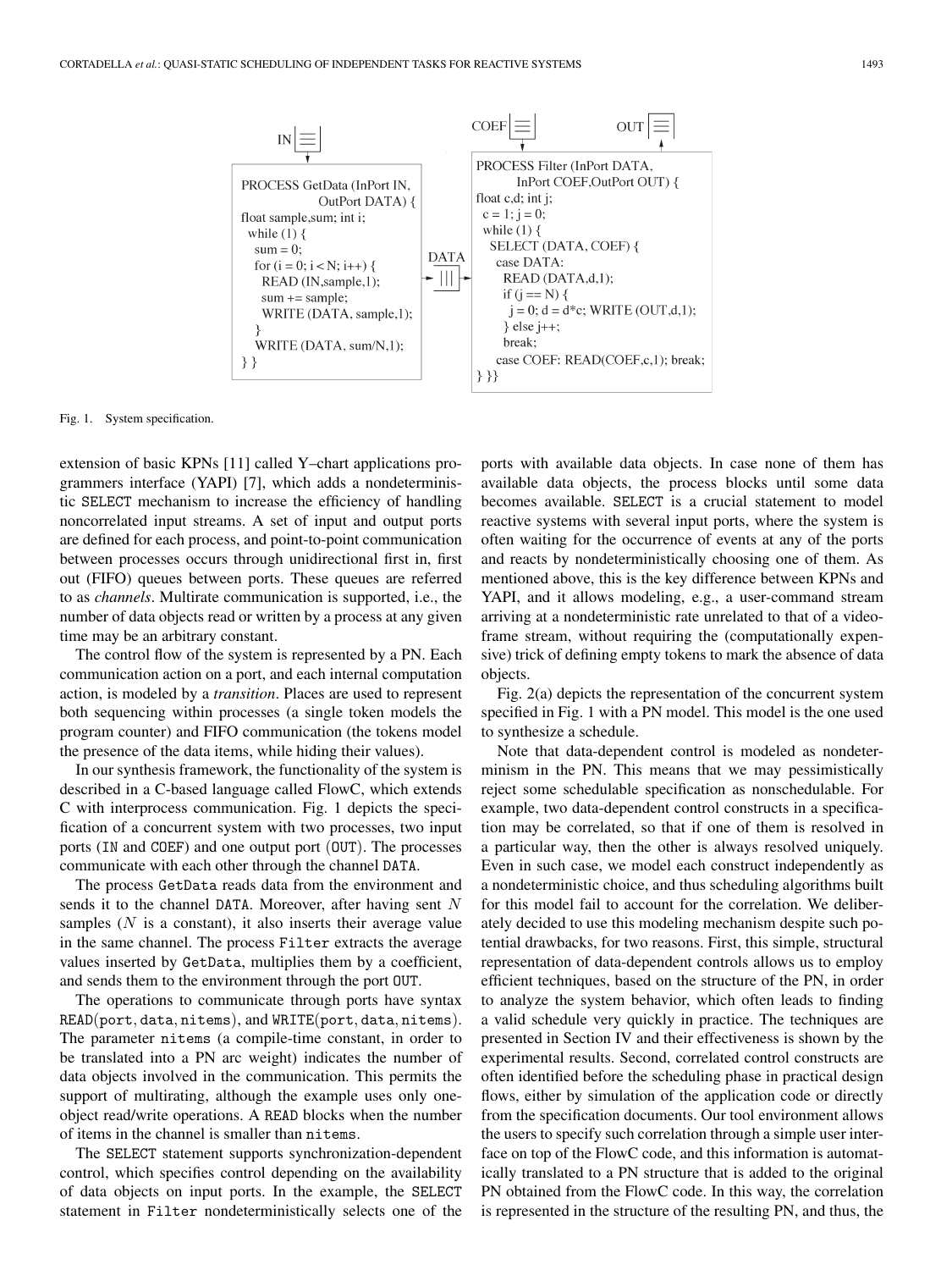

Fig. 2. (a) PN specification. (b) Single-source schedules.



Fig. 3. Correlated choices. (a) Original PN. (b) Translated PN.

same structural techniques can be used for finding schedules, but this time with the specified correlation taken into account.

An example of such translation is shown in Fig. 3: let us assume that choices represented by places  $p_1$  and  $p_4$  in Fig. 3(a) are correlated, such that whenever transition  $c$  is chosen, transition  $e$  should be chosen, and whenever transition  $a$  is chosen, transition  $q$  should be chosen. However, since the two choices are structurally independent, our scheduling algorithm would explore other combinations as well. On the other hand, if the correlation is specified by the designer, the resulting PN would be the one shown in Fig. 3(b), which contains two additional places that model the correlation. This restricts the reachability space of the system and guides the scheduling algorithm in exploring relevant combinations of choice outcomes, avoiding those that are not possible in reality. We have found that this mechanism works effectively in practice [1], and that structural nondeterminism is an effective model for data-dependent controls, in the context of the theoretically undecidable scheduling problem that we address in this paper.

In formulating the scheduling problem precisely, we need to clarify the model and assumptions employed for representing the behavior of the environment. We model the inputs from the environment using *source* transitions, as depicted by T<sub>in</sub> and  $T_{\text{coef}}$  in Fig. 2(a). We consider two types of inputs, and distinguish them by associating with each source transition, the type of the input modeled by it. The types are called *controllable* and *uncontrollable*, respectively. The uncontrollable inputs are the stimuli to the system being scheduled, i.e., the system execution takes place as a reaction to events provided by this type of inputs. The objective of the scheduling algorithm is thus to find a finite sequence of operations to be executed in each such a reaction. We formulate the scheduling problem under the assumption that all the uncontrollable inputs are independent with respect to each other, and with respect to the execution of the system. This means that the system cannot tell when the stimuli are provided by the environment or how they are related, and thus, no such information can be assumed when schedules are sought. Therefore, a schedule must be designed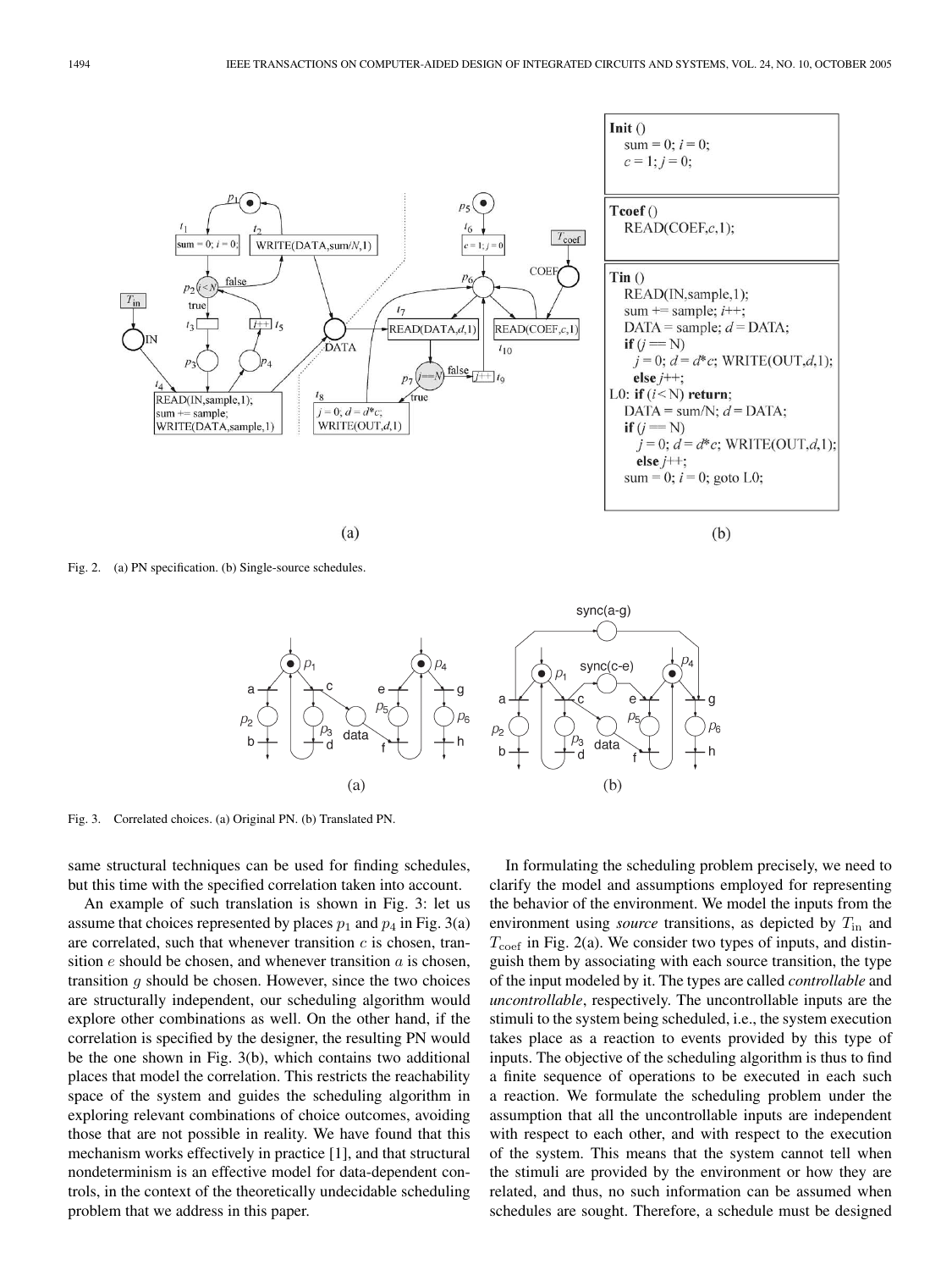so that when the system is ready to react to a stimulus from one uncontrollable input, it must be ready to react to a stimulus from any other uncontrollable input. Consumption of such stimuli by the system is specified in FlowC by the READ primitive introduced earlier. In Fig. 1, all the inputs are uncontrollable.

Controllable inputs, on the other hand, represent data from the environment that the system can acquire whenever it decides to do so. It follows that schedules can be sought under the assumption that if the read operation is executed on a controllable input, then the operation will always succeed in reading the specified amount of data from the input without blocking the execution of the system. In this sense, there is no semantical difference in the context of the scheduling problem between read operations on controllable inputs and internal operations that do not access ports. As with uncontrollable inputs, the read operations are specified with the READ operator in FlowC.<sup>1</sup>

The assumption of mutual independence among the uncontrollable inputs does not prevent us from addressing the case where they are, in fact, dependent. In practice, our limited classification of the types of inputs may force one to categorize inputs as uncontrollable, if they would be treated as stimuli to trigger reactions from the system, even though their firing rates have some correlation. In this case, a valid schedule under our assumption is still a valid schedule of the system; it only implies that the execution of a part of the schedule does not occur because of the correlation of the uncontrollable inputs. Note also that our formulation is conservative, in the sense that we will classify the system as nonschedulable, if we cannot find schedules for parts of the behavior given by our model, although dependence among the uncontrollable inputs may guarantee that the system will never execute any such parts in reality. This situation is similar to that of the use of nondeterministic models for data-dependent controls. That is, even if we treat all such controls independently, we can still handle the case where they are correlated as discussed above, at the expense of potential pessimism, since we may classify some schedulable specifications as nonschedulable, or require user intervention. In fact, one could employ the same technique to structurally represent the correlation between the uncontrollable inputs, in order to make the formulation less conservative.

If the uncontrollable inputs are indeed independent, then a schedule can be defined for each input independently. We refer to such schedules as single-source schedules. If a schedule of the system can be given as an independent set of singlesource schedules, then the size of code required for representing the schedule is often much smaller than that for a monolithic schedule which specifies the system execution for all the uncontrollable inputs altogether. In this paper, we first present a formal definition of such monolithic schedules. Single-source schedules are defined as a special subclass of monolithic schedules, and we study some of their properties in Sections III-C and III-D. In particular, we provide a condition under which a set of single-source schedules can be used as a schedule of the system. The scheduling algorithm proposed in Section IV

<sup>1</sup>Uncontrollable inputs are called "signals" in the reactive language Esterel [8], while controllable inputs are called "sensors."

can be applied to either type of schedules, and its experimental results are given in Section V.

# *D. Related Work*

Parks addressed the QSS problem in the context of process networks [17] and proposed a procedure that aims to find a schedule with minimal buffer-memory size. The proposed method initially sets a bound on the sizes of the channel buffers, based on the structural properties of the specification, such as the rates given for each read and write primitive, and tries to find a schedule within that bound. If a schedule is not found, then the procedure heuristically increases the sizes of some channels, which causes a deadlock, and repeats the search. In order to claim the absence of a schedule even within a user-given bound for the sizes of the buffers, the reachability space of the system defined for that bound has to be completely analyzed. Since this space can be prohibitively large for practical applications, even for the initial structural bound, the proposed procedure is not effective even for moderate-size examples, for which a schedule does not exist within the initial bound. Further, identifying which buffer sizes should be increased is not straightforward in general, and the effectiveness of the suggested heuristics is not clear. Our algorithm uses techniques based on the PN structure to analyze cyclic behavior obtainable in the reachability space of the system, and searches for schedules without committing to particular bounds (even though it is able to exploit them, if given).

In comparison to the approaches studied based on dataflow networks, such as in [3] and [17], our model has two fundamental differences.

First, these approaches do not have the notion of uncontrollable inputs in the model of the environment. That is, when a process executes read operations on the inputs, it will always succeed in acquiring the needed data, and thus such inputs can be classified as controllable in our model. Therefore, a system with multiple uncontrollable inputs, such as the one shown in Fig. 1, cannot be handled in these approaches without artificial "empty" tokens modeling absence of data.

Second, dataflow networks do not have a mechanism to nondeterministically choose among enabled input ports, given by the SELECT operator in our model. This mechanism is useful, e.g., to efficiently model data-processing filters in which the values of coefficients may be updated nondeterministically, based on dynamic conditions inside the environment. Such applications cannot be handled by dataflow-based approaches, without again requiring empty tokens.

Even though several extensions of conventional dynamic dataflow models were suggested [4], [22] to provide designers with more specification comfort, none of them address the above two issues. We believe that dataflow networks are less convenient than YAPI processes to model complex interactions between multirating and data-dependent choices.

Our approach further differs with respect to other QSS techniques described in [13], [19], and [20], in that our heuristics do not require user-specified bounds in advance. We present a technique that *automatically* identifies bounds on the channel sizes during the schedule search in Section III-E. This technique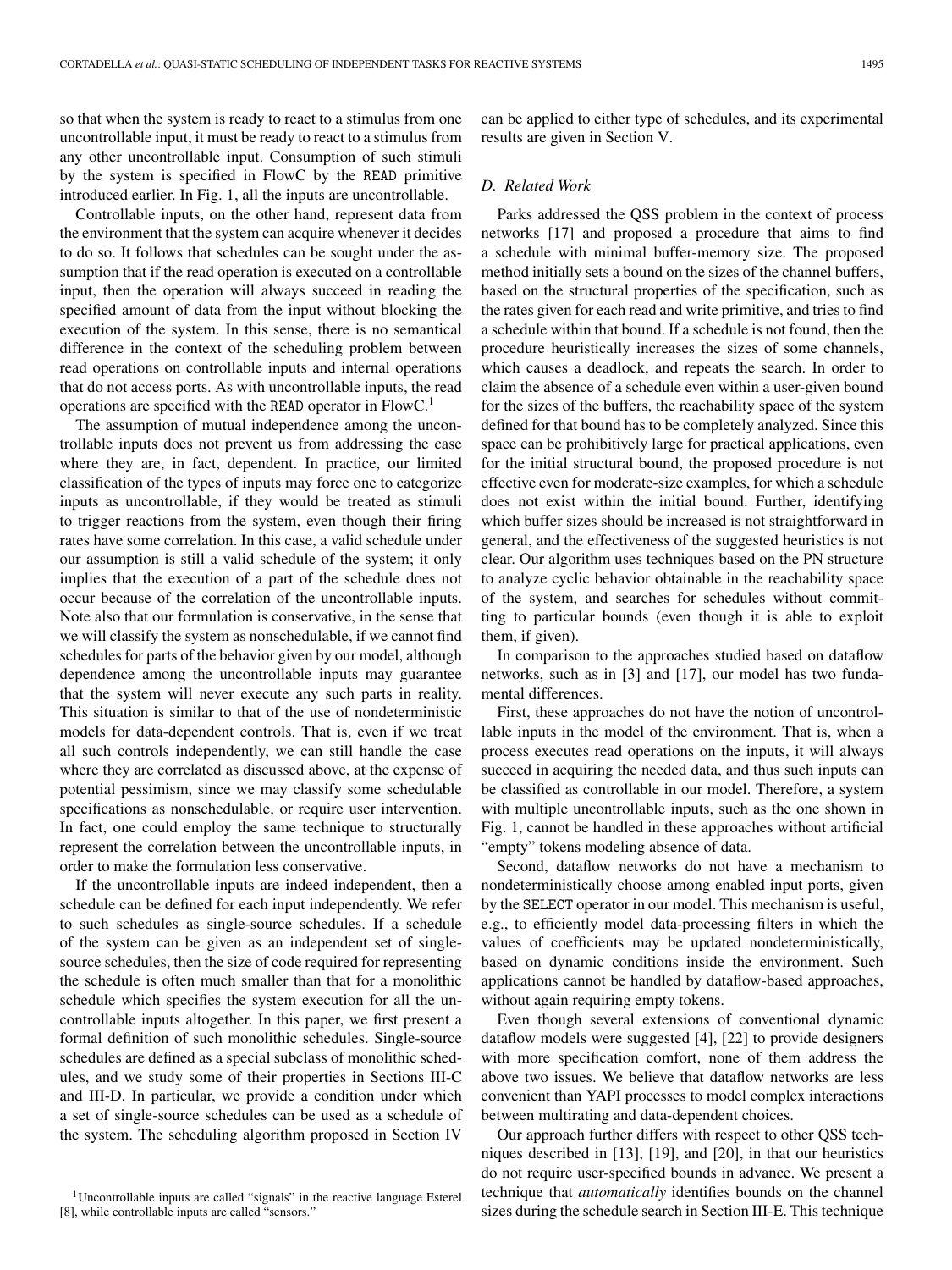is known to be a mere heuristics for general PNs, while we conjecture that it is exact for the PNs derived from a FlowC specification without the SELECT operator. That is, we conjecture that for this class of specifications, if a schedule does not exist within the bound identified by our technique, then no bounded memory schedule exists for the system.

Our work is complementary to classical real-time scheduling theory (see, e.g., the pioneering work of [14] or, more recently, [2]) in that it maximizes the work done at compile time, and can be viewed essentially as a task-generation approach starting from a functional modular specification. This approach is characterized by the fact that functional units (processes) can be split by this task-generation procedure, if their code belongs to different "computational streams," depending on different, unrelated system inputs.

#### II. BACKGROUND

# *A. PNs and Transition Systems*

We assume the reader to be familiar with PNs. The following definitions are presented to introduce the nomenclature used in the paper.

*Definition 1 (Petri net):* A PN is a 4-tuple  $N = (P, T, T)$  $F, M_0$ , where P is the set of places, T is the set of transitions,  $F: (P \times T) \cup (T \times P) \rightarrow \mathbb{N}$  is the flow relation, and  $M_0$ :  $P \rightarrow \mathbb{N}$  is the initial marking. The set of reachable markings of a PN is denoted by  $[M_0]$ . The fact that M' is reachable from M by firing transition t is denoted by  $M[t\rangle M'$ .

Throughout this paper, we depict a PN using a graph, in which nodes represent the places and transitions, and a directed

arc from x to y exists if  $F(x, y) \neq 0$ .<br>*Definition 2 (Presets and Postsets):* Given a node  $x \in P \cup$ T, the *preset* and *postset* of x are defined as follows:

$$
x = \{y \mid F(y, x) \neq 0\} \quad x^{\bullet} = \{y \mid F(x, y) \neq 0\}.
$$

Given a PN N with  $P = (p_1, \ldots, p_n)$ , the notation Pre[t] is used to represent the vector  $(F(p_1, t), \ldots, F(p_n, t))$ . Given a set of nodes  $X, N \setminus \{X\}$  denotes the subnet of N obtained by removing the nodes in  $X$  and their adjacent arcs from  $N$ . If for every node x in N we have  $\mathbf{r} \cap x^{\bullet} = \emptyset$ , then N is called self-loop free.  $M(p)$  denotes the number of tokens in place p under marking M. A PN is called *safe* if, for every reachable marking, the number of tokens in any place is not greater than 1.

A transition  $t \in T$  is enabled at marking M if its every input place p has a number of tokens greater or equal to  $F(p, t)$ . An enabled transition  $t$  may fire, producing a new marking M' according to the following marking equation:  $\forall p : M'(p) =$  $M(p) - F(p, t) + F(t, p)$ . A place p that has more than one successor transition is called *choice* place. A pair of transitions  $t_i$  and  $t_j$  is said to be in a *conflict* if the firing of one of them disables the other.

In this paper, we use PNs with *source* transitions, i.e., with empty presets. These transitions model the behavior of the input stimuli to a reactive system.

*Definition 3 (Source and Nonsource Transitions):* The set of transitions of a PN is partitioned into two subsets as follows:

$$
T_{\mathcal{S}} = \{ t \in T \mid \mathbf{t} = \emptyset \}, \quad T_{\mathcal{N}} = T \setminus T_{\mathcal{S}}.
$$

 $T<sub>S</sub>$  and  $T<sub>N</sub>$  are the sets of *source* and *nonsource* transitions, respectively. The set of source transitions  $T<sub>S</sub>$  is further partitioned into *controllable*  $T_S^c$  and *uncontrollable*  $T_S^u$  ( $T_S^u = T_S \setminus T_S^c$ ) transitions.

Informally, the decision on firing controllable transitions belongs to the scheduler, while the firing of uncontrollable transitions is governed by the environment, and is out of scheduler control. This aspect is elaborated in more detail in Section III, when we introduce the definition of schedule.

*Definition 4 (Free-Choice Set):* A *free-choice set* (FCS) is a maximal subset of transitions  $C$ , for which one of the two conditions is satisfied: 1)  $\forall t_1, t_2 \in C$  s.t.  $t_1 \neq t_2$ ,  $\cdot t_1 \neq \emptyset$ :  $Pre[t_1] = Pre[t_2] \wedge C = (\bullet t_1) \bullet$ ; and 2)  $C = T_S^{\text{u}}$ .

As an example, the sets  $\{t_2, t_3\}$  and  $\{t_8, t_9\}$  in Fig. 2(a) are FCSs. The set of uncontrollable source transitions  $\{T_{\text{in}}, T_{\text{coeff}}\}$ is also an FCS. However, the set  $\{t_7, t_{10}\}$  is not an FCS, since the transitions do not have the same preset.

*Proposition 1:* The set of FCSs of a PN is a partition of the set of transitions.

*Proof:* The proof immediately follows from the consideration of relation R induced by FCS (i.e.,  $t_1 R t_2 \Longleftrightarrow$  $\exists$ FCS  $C: t_1, t_2 \in C$ ). Clearly, R is reflexive, symmetric, and transitive and, therefore, is an equivalence relation.

We will call  $FCS(t)$  the set of transitions that belong to the same FCS of t. Informally, an FCS is a set of transitions with the same preset and such that, if it contains more than one transition, none of them has conflicts with any transition outside the FCS. Any conflict inside an FCS is said to be free choice. In particular,  $T_{\rm S}^{\rm u}$  is an FCS. The enabling of one transition from an FCS implies the enabling of other transitions from the same FCS and the FCS itself is called enabled. If for a choice place  $p$  all its successor transitions belong to the same FCS, then  $p$ is called free choice. A PN in which all choice places are free choice is called *free-choice* PN.

*Definition 5 (Transition System):* A transition system (TS) is a 4-tuple  $A = (S, \Sigma, \rightarrow, s_{in})$ , where S is a set of states,  $\Sigma$  is an alphabet of symbols,  $\rightarrow \subseteq S \times \Sigma \times S$  is the transition relation, and  $s_{\text{in}}$  is the initial state. Given  $s \in S$ ,  $e \in \Sigma$  is said to be *fireable* at *s* if there exists  $s' \in S$  such that  $(s, e, s') \in \rightarrow$ .

With an abuse of notation, we denote by  $s \stackrel{e}{\rightarrow} s'$ ,  $s \rightarrow s'$ ,  $s \rightarrow, \rightarrow s, \ldots$  different facts about the existence of a transition with certain properties, where  $s$  and  $s'$  denote source and destination states, respectively, while  $\rightarrow$  stands for the transition between them, possibly annotated by the corresponding symbol. For example,  $s \stackrel{e}{\rightarrow}$  denotes the fact that there is a transition in  $\rightarrow$  from state s with symbol e, i.e., the fact that e is fireable in state s.

A path  $p$  in a transition system is a sequence of transitions  $s_1 \xrightarrow{e_1} s_2 \xrightarrow{e_2} s_3 \rightarrow \cdots \rightarrow s_n \xrightarrow{e_n} s_{n+1}$ , such that the target state of each transition is the source state of the next transition. A path with multiple transitions can also be denoted by  $s \stackrel{\sigma}{\rightarrow} s'$ , where  $\sigma$  is the sequence of symbols in the path.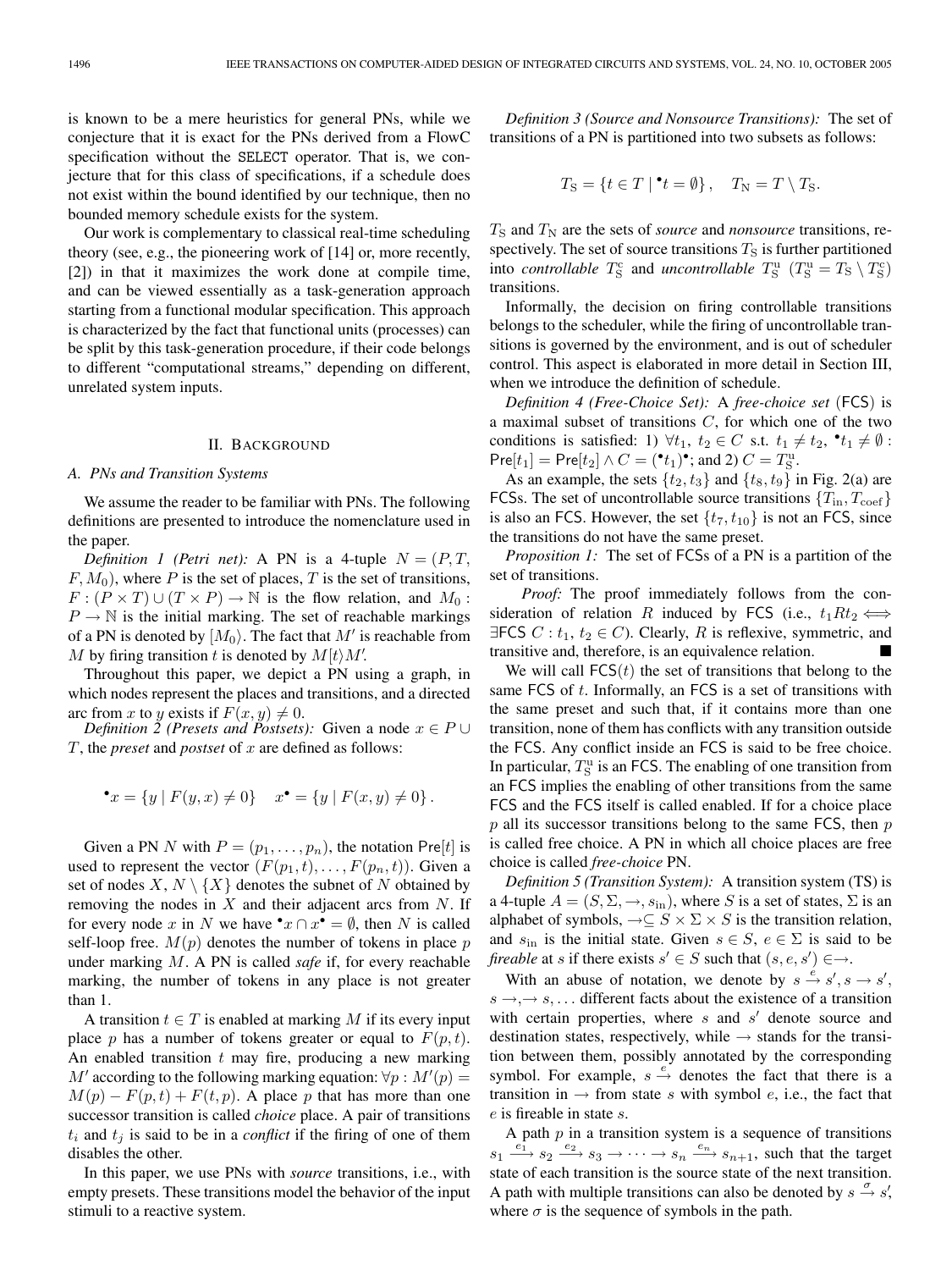Given a transition system  $A = (S, \Sigma, \rightarrow, s_{\text{in}})$  a set of states  $S' \subseteq S$  defines a *restriction* of A onto S' obtained by removing states  $S \setminus S'$  and their adjacent arcs from A. For a given set of states  $S'$ , one can define subsets of border states by which  $S'$  is *entered*  $(enter(S') = \{s' \in S' \mid \exists s \notin S' : s \rightarrow s'\})$ , and *exited*  $(exit(S') = \{s' \in S' \mid \exists s \notin S' : s' \to s\}).$ 

# *B. FlowC-Based PNs*

A specification model is represented as a network of communicating processes, each described as a sequential (generally nonterminating) program in *FlowC*. The network of processes is transformed into a single PN, which is built in two steps. In the first step, called *compilation*, a PN for each process is constructed and each port is associated to a place of the PN. The second step, called *linking*, builds a PN by "connecting" the PNs according to the defined channels.

*1) Compilation:* A specification in *FlowC* is translated into a set of PNs, one for each process, that communicate through ports represented by places. Each transition is annotated with a fragment of C code. Transitions and places are clustered as much as possible in the compilation process, in order to reduce the complexity of the PN, while preserving the structural properties needed for correct scheduling.<sup>2</sup> Processes are sequential and, therefore, their corresponding PNs have no concurrence.

If we ignore the places associated to the ports, the PN of one process obtained by the compilation strategy mentioned above has the following properties: 1) exactly one place is marked at each reachable marking, the token mimics the "program counter" of the sequential process and 2) it is free choice. Choice places represent the evaluation of conditions (e.g., from if–then–else or while statements), and their postset is an FCS.

When places associated to ports are also considered, the underlying PN might no longer be free choice. The possible violations of free choice stem from two sources: 1) when the same process reads data from the same port in different statements, the place representing the port becomes a nonfree choice; and 2) SELECT statement gives rise to a choice whose outcome depends upon the presence of tokens at port places. Since the processes are sequential and the places modeling the program counter are different, the choice of which transition to fire is up to the process code in the first case, and up to the scheduler (based on the availability of tokens) in the second case.

*2) Linking:* After compilation, a PN is obtained for each process. Each PN has some dangling places representing the ports.

Linking combines all the PNs generated by compilation into a single one, by merging each pair of places corresponding to ports connected by a channel.

For each input (respectively, output) port connected to the environment, a source (respectively, sink) transition is connected to (respectively, from) the place corresponding to the port, where the weight of the arc denotes the size of data moved to (respectively, from) the port.

Fig. 2(a) depicts the PN obtained after compiling and linking the two processes specified in Fig. 1. The dotted line separates the PN fragments corresponding to each process. Linking is performed by merging the ports of channel DATA into the place with the same name.

# III. SCHEDULES

Scheduling of a PN imposes the existence of an additional control mechanism for the firing of enabled transitions. For every marking, a scheduler defines the set of *fireable* transitions as a subset of the enabled transitions. The composite system (PN + scheduler) proceeds from state to state by firing fireable transitions. Formally:

*Definition 6 (Sequential Schedule):* Given a PN  $N =$  $(P, T, F, M_0)$ , a *sequential schedule* of N is a transition system  $Sch = (S, T, \rightarrow, s_0)$  with the following properties.

- 1) S is finite and there is a mapping  $\mu : S \to [M_0]$ , with  $\mu(s_0) = M_0^{3}$
- 2) If transition t is fireable in state s, with  $s \stackrel{t}{\rightarrow} s'$ , then  $\mu(s)[t]\mu(s')$  in N.
- 3) If  $t_1$  is fireable in s, then  $t_2$  is fireable in s, if and only if,  $t_2 \in \mathsf{FCS}(t_1)$ .
- 4) For each state  $s \in S$ , there is a path  $s \stackrel{\sigma}{\longrightarrow} s' \stackrel{t}{\rightarrow}$  for each uncontrollable  $t \in T_{\rm S}^{\rm u}$ .

Property 2 implies trace containment between Sch and N (any feasible trace in the schedule is feasible in the original PN). Property 3 indicates that one FCS is scheduled at each state. Finally, the existence of the path in property 4, coupled with a weak fairness assumption, ensures that any input event from the environment will be eventually served.

Given a sequential schedule, a state s is said to be an *await state* if only uncontrollable source transitions are fireable in s. An await state models a situation in which the system is "sleeping" and waiting for the environment to produce an event. Note that, by definition, all uncontrollable source transitions belong to a single FCS.

Intuitively, scheduling can be deemed as a game between the scheduler and the environment. The rules of the game are the following.

- 1) The environment makes a move by firing any of the uncontrollable source transitions.
- 2) The scheduler might pick up any of the enabled transitions to fire (property 3) with two exceptions:
	- a) it has no control over choosing which one of the uncontrollable source transitions to fire; and
	- b) it cannot resolve choice for data-dependent constructs, which are described by free-choice places.

In cases a) and b), the scheduler must explore all possible branches during the traversal of the reachability space, i.e., fire all the transitions from the same FCS. However, it can decide the moment for serving the source transitions or for resolving a free choice, because it can *finitely*

<sup>2</sup>Without loss of generality, in order to achieve better clarity, figures in the paper may not show this clustering.

<sup>&</sup>lt;sup>3</sup>This mapping is required in order to enable the same state to be visited multiple times with different termination criteria, as will be discussed in detail in Section IV-A.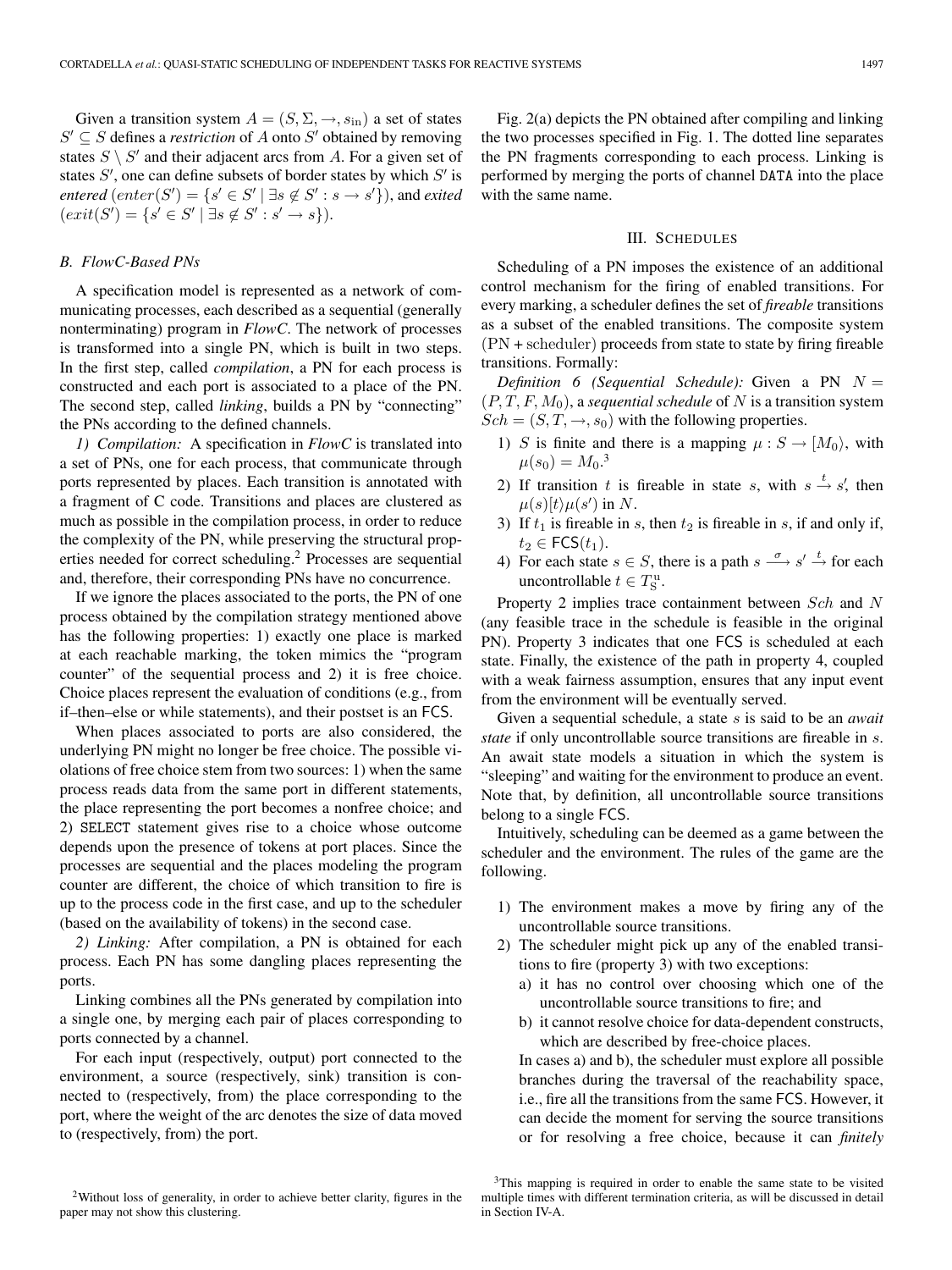postpone these by choosing some other enabled transitions to fire.

The goal of the game is to process any input from the environment (property 4) while keeping the traversed space, and hence the amount of memory required to implement the communication buffers, finite (property 1). In case of success, the result is to both classify the original PN as schedulable and derive the set of states (schedule) that the scheduler can visit while serving an arbitrary mix of source transitions.

Under the assumption that the environment is sufficiently slow to allow the scheduler to fire all nonsource transitions, the schedule is an upper approximation of the set of states visited during real-time operation. This is due to the fact that the scheduler is constructed taking into account the worst possible conditions, since it has no knowledge about the correlations discussed above among environment inputs and among datadependent choices.

Note that a schedule may include transitions of processes, even if they are not reachable from any uncontrollable source transition through directed paths in the PN. This is because the scheduler may freely decide to fire such transitions as long as they are enabled at given markings. While such transitions may be unnecessary to constitute schedules, and thus may be redundant in the resulting behavior, there are cases where such transitions must be fired in any schedule. For example, if one process autonomously generates a sequence of random numbers that is written to a channel to another process, while the second process combines the sequence with a data stream from the environment, then the transitions of the first process are not structurally reachable from the uncontrollable source transition that triggers the second process. However, any sequential schedule of this system will include the transitions of the first process, because they are necessary for the second process to fire the transition for the operation that reads from the channel, which in turn must be included to constitute a schedule. Our scheduling procedure includes such transitions, using the t-invariant heuristics described in Section IV.

The notion of sequential schedule is illustrated in Figs. 4 and 5. Fig. 4 shows two nonschedulable specifications and parts of their reachability spaces.

The impossibility of finding a schedule for the PN in Fig. 4(a) stems from the inability of a scheduler to control the firing of the uncontrollable source transitions (from now on uncontrollable transitions are depicted in figures as shadowed boxes). A cyclic behavior in this PN is possible only with correlated input rates of transitions  $a$  and  $b$ , as shown by the corresponding part of a reachability graph. On the other hand, the PN in Fig. 4(b) is nonschedulable because of the lack of control on the outcome of free-choice resolution for place  $p1$ . Bounding the reachability space would require alternation in the firing of transitions  $a$  and b. Note that the relative firing rates of the two transitions could also be chosen by the scheduler, following the approach of [12], when input transitions are controlled by the scheduler.

Fig. 5(a) presents an example of arbitration with two processes competing for the same resource (modeled by a token in choice place  $p_0$ ). The schedule for this specification is given in Fig. 5(b), where await states are shown by shadowed rec-



Fig. 4. Nonschedulable PNs: all source transitions are of the uncontrollable type.

tangles.<sup>4</sup> Note that the scheduler makes a "smart" choice about which one among the concurrently enabled transitions  $a, d, or f$ fires in state  $\{p_4, p_5\}$ , by first scheduling transition f to release the common resource (token in  $p_0$ ) as quickly as possible. This helps to represent the schedule as a composition of two independent components (see Section III-B).

## *A. Reactive Schedules*

In general, a system needs to be initialized before entering the normal (repetitive) mode of operation. Initialization is usually not part of system functionality, because it is performed only once, and during it, the system response to the environment is often irrelevant. The following definitions help in distinguishing between the initialization and reactive parts of a schedule.

*Definition 7 (Initialization Part):* The initialization part of a sequential schedule  $Sch = (S, T, \rightarrow, s_0)$  is the restriction of Sch to the unique maximal connected set of states  $S<sup>i</sup>$  reachable from  $s_0$  and not containing any await state.

Intuitively, the initialization part is obtained as a maximal schedule prefix before reaching await states. If there is a unique await state  $s_0^r$  that terminates the initialization part  $(enter(S \setminus S^i) = s_0^r)$  then we will call a schedule *well initialized*. The rest of this section considers only well-initialized schedules.

*Definition 8 (Reactive Part):* The reactive part of a wellinitialized sequential schedule  $Sch = (S, T, \rightarrow, s_0)$  is a transition system  $Sch^r = (S^r, T, \rightarrow, s_0^r)$  obtained as the restriction of Sch to the set of states  $S^r$  reachable in Sch from  $s_0^r =$  $enter(S \setminus S^i).$ 

Fig. 6 shows examples of different shapes of the initialization and reactive parts for well-initialized schedules. Fig. 6(a)

<sup>4</sup>When no two states of a schedule are mapped to the same marking, with some abuse of notation, we will not distinguish between schedule states and PN markings.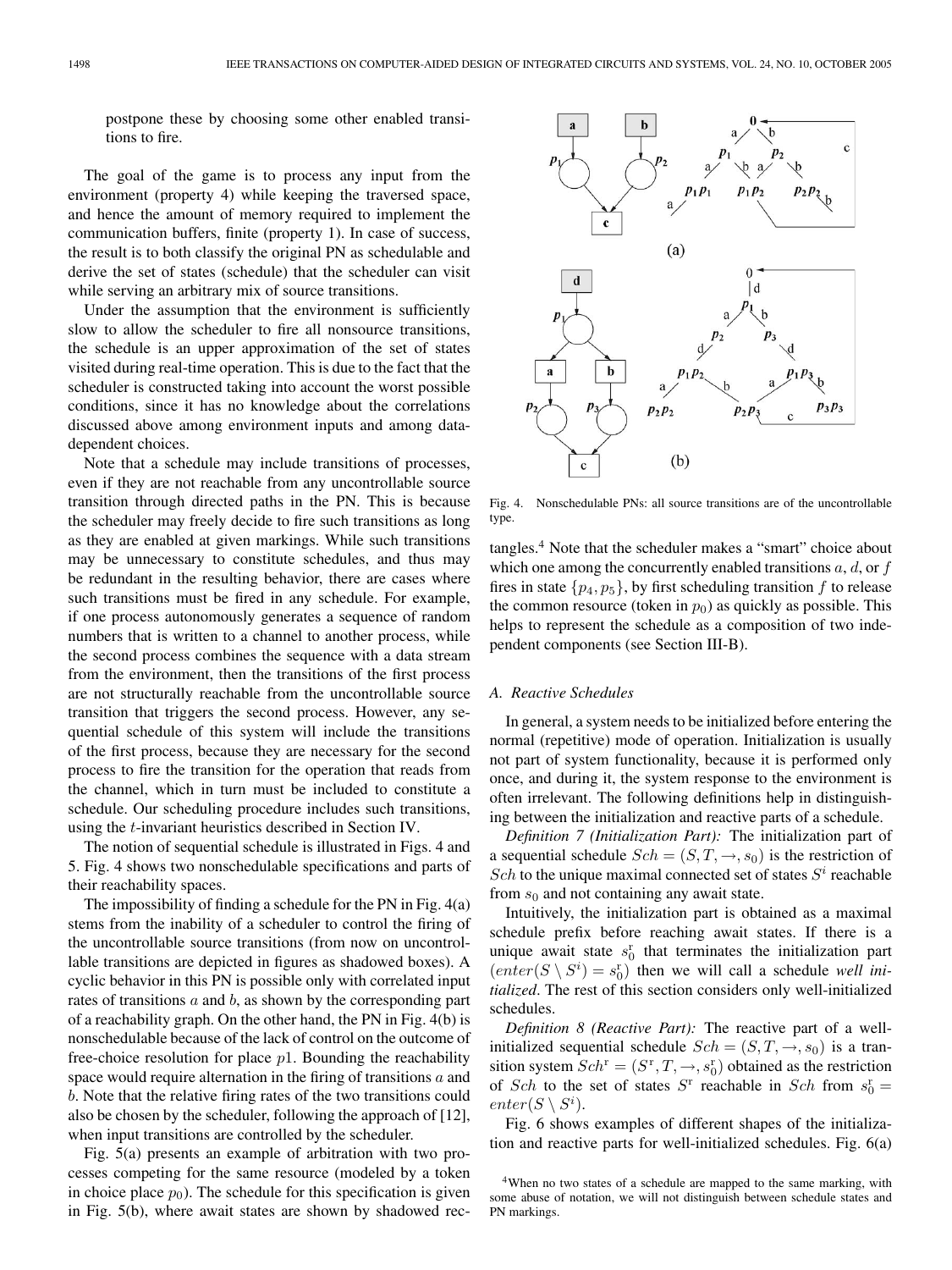

Fig. 5. Processes with arbitration: both source transitions are of the uncontrollable type.



Fig. 6. Well-initialized schedules.

illustrates that the well-initialization conditions do not require a fully deterministic initialization behavior (see, e.g., the choice state s), but they do demand nondeterminism to be resolved before reaching the reactive part (state  $s_0^r$ ). Fig. 6(b) shows that the initialization and reactive parts do not partition the set of schedule states, because they can partially overlap (see the part of TS from state s up to the first await state  $s_0^r$ ).

Definition 8 allows us to remove the unnecessary details of initialization from a schedule, and to concentrate solely on the reactive mode of system operation. For a PN  $N =$  $(P, T, F, M_0)$  with well-initialized schedule *Sch*, abstracting the initialization behavior translates to changing the initial marking  $M_0$  to marking  $M_0^r$ , corresponding to the entry state  $s_0^r$  of the reactive part of  $Sch$   $(M_0^r = \mu(s_0^r))$ . Such PN  $N =$  $(P, T, F, M_0^r)$  is called a *reactive* PN. From a reactive PN, it is possible to derive the reactive part of a schedule by imposing additional constraints on Definition 6.

*Definition 9 (Reactive Schedule):* Given a PN  $N =$  $(P, T, F, M_0^r)$ , a *reactive schedule* of N is a sequential schedule in which only source transitions are fireable in the initial state  $s_0: \mu(s_0) = M_0^{\rm r}.$ 

The correspondence between the original PN and its sequential schedule and their reactive counterparts is illustrated by Fig. 7.



Fig. 7. Reactive objects in scheduling.

## *B. Single-Source Schedules: Rationale*

As discussed in Section I, if the uncontrollable inputs are totally independent, a schedule may be given as a set of *tasks*, where each task defines a schedule for a particular uncontrollable input. We call such a task single-source schedule (SSS).

An SSS is a reactive schedule associated to a single source transition. Each SSS serves only one input channel as if other source transitions were never produced by the environment. In that way, an SSS gives a projection of the scheduler activity in which only one source transitions is fireable.

The advantages of SSSs over a single reactive schedule can be summarized as follows:

- 1) Lower complexity for the generation of SSSs. The size of a monolithic reactive schedule can be exponentially larger than the size of the set of SSSs.
- 2) SSSs give a natural decomposition of a sequential schedule that is beneficial for implementation as interrupt service routines on an RTOS.
- 3) A scheduler that behaves according to SSSs provides a uniform response for all firings of the same source transitions, since each SSS often has just a single await state. This uniformity can be exploited during code generation, and provides potentially smaller code size due to the higher probability for sharing pieces of code.

However, we can enjoy this advantage only if the set of SSSs indeed implements the system execution. In other words, we need to ensure that the composition of the SSSs fulfills the properties of *reactive schedule* (see definition 9). In the following two subsections, we present a formal definition of an SSS and provide a condition under which the set of SSSs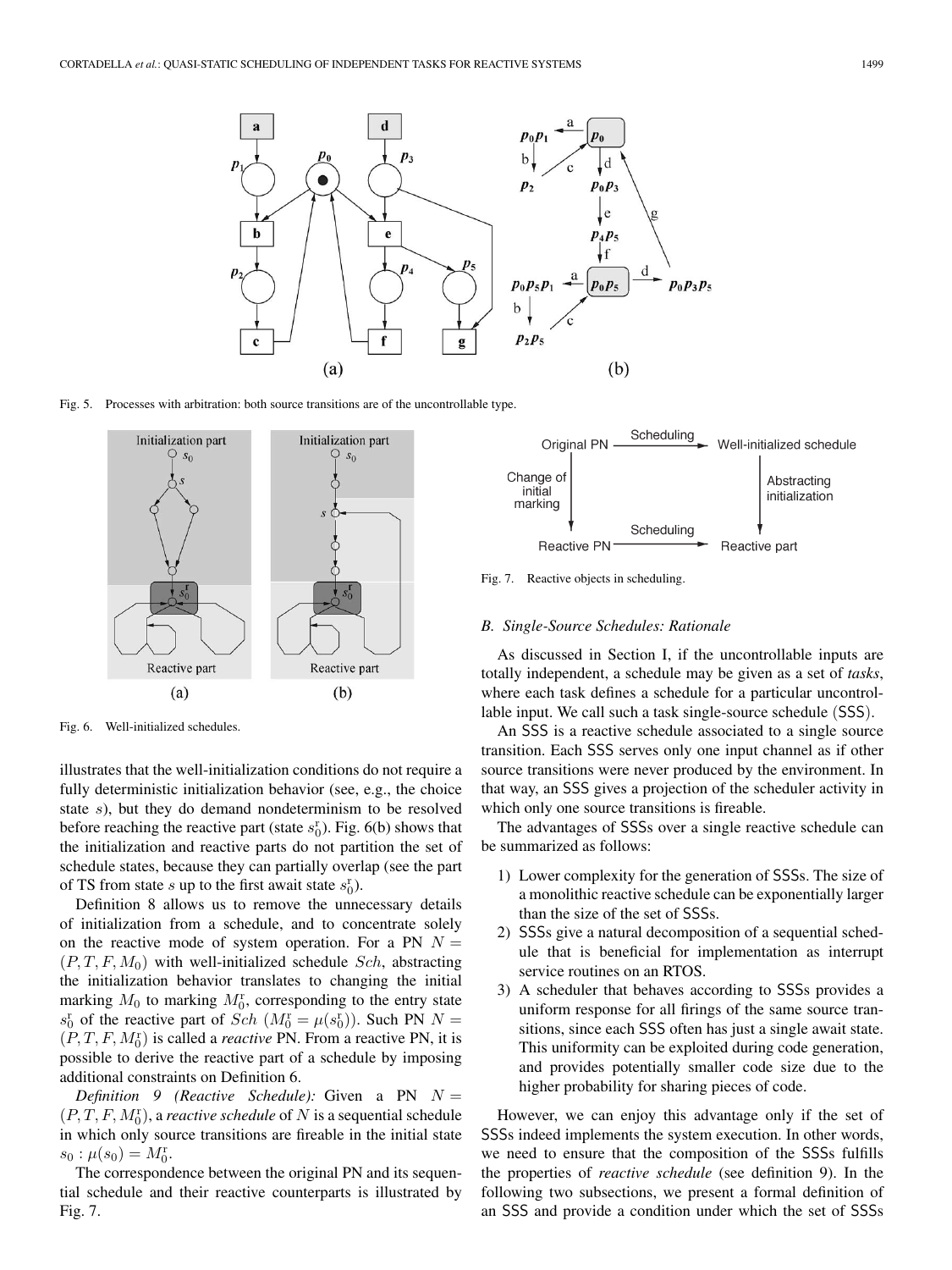can be used as a schedule of the system, instead of a monolithic reactive schedule.

# *C. Single-Source Schedules: Definition and Composition*

*Definition 10 (Single-Source Schedule):* Given a reactive PN  $N = (P, T, F, M_0^{\rm r})$ , a *single-source schedule* of N with respect to uncontrollable source transition  $a \in T_{\rm S}^{\rm u}$  is a reactive schedule of a net in which all uncontrollable transitions except  $a$  are deleted  $(N \setminus (T_{\rm S}^{\rm u} \setminus \{a\})).$ 

The sequential composition of a set of SSSs is defined as follows. The intuitive idea behind this composition is as follows. Each transition system represents a task associated to a source transition. When a task is active, it cannot be preempted, i.e., only events from that task can be fired. A task can only be preempted when it is waiting for an event from the environment (source transition). The composition builds a system that can serve all the events of the environment sequentially.

*Definition 11 (Sequential Composition):* Let  $N = (P, T, T)$  $F, M_0^{\rm r}$ ) be a reactive PN and  $\mathcal{X} = \{SSS(t_i) = (S_i, T_{t_i}, \rightarrow_i,$  $s_{0_i}$ ) |  $t_i \in T_S^{\text{u}}$ } be a set of SSSs of N. The sequential composition of X is a transition system  $A = (S, T, \rightarrow, s_0)$  defined as follows:

- 1)  $s_0 = (s_{0_1}, \ldots, s_{0_k});$
- 2)  $S \subseteq S_1 \times \cdots \times S_k$  is the set of states reachable from  $s_0$ according to →. A state is called an *await* state if all its components are await states in their corresponding SSS;
- 3) for every state  $s = (s_1, \ldots, s_k)$ :
	- a) if  $s$  is an await state, then the set of fireable transitions from  $s$  is the set of source transitions, i.e.,  $(s_1,\ldots,s_i,\ldots,s_k) \stackrel{t_i}{\longrightarrow} (s_1,\ldots,s_i',\ldots,s_k)$  in A, if and only if,  $s_i \xrightarrow{t_i} s'_i$  in SSS( $t_i$ );
	- b) if  $s$  is not an await state, there is one, and only one,<sup>5</sup> state component  $s_i$  of s, such that  $s_i$  is not an await state in  $SS(t_i)$ . Then the set of fireable transitions from  $s$  is the set of fireable transitions from  $s_i$  in SSS $(t_i)$ , i.e.,  $(s_1,\ldots,s_i,\ldots,s_k) \stackrel{t}{\longrightarrow}$  $(s_1, \ldots, s_i', \ldots, s_k)$  in A, if and only if,  $s_i \xrightarrow{t} s_i'$  in  $SSS(t_i)$ .

Fig. 8 depicts the sequential composition of two SSSs obtained from the PN in Fig. 5. The shadowed circles correspond to await states. Initially, both SSSs are in await states. Thus, only uncontrollable source transitions  $a$  and  $d$  are fireable in state 00 of the composition. The firing of any of them, e.g.,  $d$ , moves the corresponding SSS from the await state and forces the composition to proceed according to the chosen  $SS( d)$ until a new await state is reached (state 3 of  $SSS(d)$ ). In the corresponding state of the composition (state 03), both state components are await states and, therefore, both source transitions a and d are fireable again.

*Definition 12 (Sequential Independence):* Given a reactive PN  $N = (P, T, F, M_0^{\rm r})$ , a set of single-source schedules X is said to be *sequentially independent* if its sequential composition is isomorphic to a reactive schedule of N.



Fig. 8. Two single-source schedules and their sequential composition.

One can easily check that the sequential composition in Fig. 8 is isomorphic to the reactive schedule in Fig. 5(b) and, therefore, the set  $\{SSS(a), SSS(b)\}$  is sequentially independent.

From the definition of SSS, it follows that the existence of a reactive schedule implies the existence of SSSs (once a reactive schedule has been obtained all SSSs can be immediately derived by using the subgraphs in which only one source transition fires). Moreover, Definition 12 indicates that sequential independence for a set of SSSs is a sufficient condition for the existence of a reactive schedule. In fact, it even gives a constructive way for deriving such a schedule by using the sequential composition of SSSs. For this reason, checking the independence of a set of SSSs is a key issue in the suggested approach.

## *D. Checking Sequential Independence*

Given a reactive PN N and a set  $\mathcal X$  of single-source schedules of N, checking their independence can be done as follows.

- 1) Build the sequential composition  $A$  of  $X$ .
- 2) Check that  $A$  is a reactive schedule of  $N$ , according to Definition 9.

This approach is computationally expensive because it requires the explicit derivation of the composition of SSSs.

We next propose an alternative way for checking the independence of SSSs that does not require the calculation of their composition. Let us consider the case in which the SSSs are not independent, resulting in a failure to find an isomorphic reactive schedule Sch for A. Let us consider paths from the initial states of A and Sch, where Sch mimics A and keeps track of the reachable markings in the PN. For nonindependent A and Sch, there will be two paths that lead to states  $s$  and  $s'$  in  $A$  and Sch, respectively, in which some transition  $t$  is enabled in  $s$  but not enabled in  $s'$ , i.e., the PN cannot simulate the sequential composition of SSSs. Fig. 9 shows the structure of the paths, where shadowed circles denote await states.

In the last await state  $s_f$  before s,  $SSS(t_k)$  is chosen to proceed in the composition by firing transition  $t_k$ . The only reason for t being disabled in state  $s' \in Sch$  might come from the "interference" of the execution of the schedules  $SSS(t_i)$  and  $SSS(t_i)$  preceding  $s_f$  with  $SS(t_k)$ . Simply speaking,  $SSS(t_i)$ 

<sup>&</sup>lt;sup>5</sup>This claim can be easily proved by induction from the definition of  $\rightarrow$  and from the fact that  $s_0$  is an await state.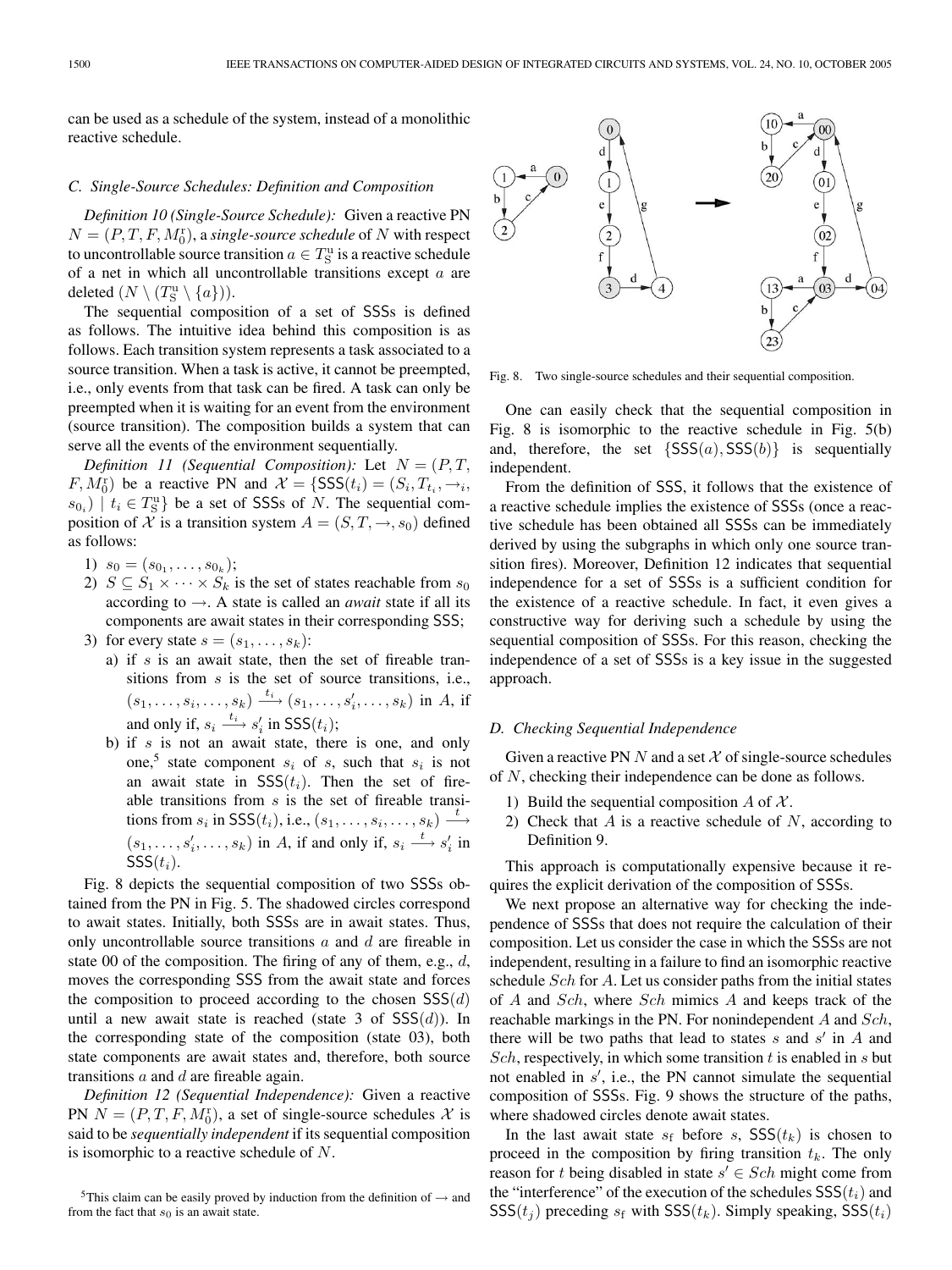

Fig. 9. Matching SSS composition with a reactive schedule.

and  $SSSt(t_i)$  must consume tokens from some place p in the preset of t.

The following hierarchy of notions is used for the formulation of independence via marking properties.<sup>6</sup>

- 1) For  $\mathcal{X} = \{SSS(t_i) | t_i \in T_S^u\}$  and given place p
	- a) for  $SSS(t_i)$  with set of states  $S_{t_i}$  and set of await states  $S_{t_i}^a$ :
		- i) for state  $s \in S_{t_i}$  let  $change(p, s) = \mu(s_0)(p)$   $\mu(s)(p)$ , i.e., the difference in token counts for place p between markings corresponding to the initial state of  $SSS(t_i)$  and state s.
		- ii) let  $SS\_change(p, t_i) = \max_{s \in S_{t_i}} change(p, s)$ , i.e., the maximal change in token count for place p in markings corresponding to states of  $SSS(t_i)$ with respect to the initial marking.
		- iii) let  $await\_change(p, t_i) = \max_{s \in S_{t_i}^a} change$  $(p, s)$ , i.e., the maximal change in token count for place  $p$  in markings corresponding to the await states of  $SS(t_i)$  with respect to the initial marking.
	- b) Let  $worst\_change(p, t_i) = \sum_{t_j \neq t_i, t_j \in T_S^u} \alpha wait\_$  $change(p, t_i)$ , i.e., the sum of *await\_change* for all SSS except for  $SSS(t_i)$ .

Here is the semantics of the introduced notions.

- 1) SSS\_change( $p, t_i$ ) shows how much the original token count for place  $p$  deviates while executing the single source schedule  $SS(t_i)$ . If  $SS(t_i)$  started from the initial marking with a number of tokens in  $p$  less than SSS  $change(p, t_i)$ , then SSS $(t_i)$  would deadlock due to a lack of tokens to fire some transition in the postset of p.
- 2) await\_change $(p, t_i)$  gives a quantitative measure of the influence of  $SSS(t_i)$  on the other schedules. Indeed, as await states are the only points where the scheduler switches among tasks (SSSs), the change in PN markings due to the execution of  $SSS(t_i)$  is fully captured by the markings of await states, where  $await\_change(p, t_i)$ gives the worst possible scenario.
- 3) worst\_change $(p, t_i)$  generalizes the notion of await\_  $change(p, t_i)$  to the set of all SSSs, except for the chosen  $SSS(t_i)$ . The execution of other SSSs has a cumulative influence on  $SSS(t_i)$  expressed by  $worst\_change(p, t_i)$ .

Fig. 10 depicts a diagram that represents the changes on a place  $p$  produced by three single-source schedules. The hor-

izontal axis represents the evolution of the schedule through different states, and the black dots represent await states. The solid line represents a partial trace of the system, in which all schedules but one  $(SSS(t<sub>1</sub>)$  and  $SSS(t<sub>2</sub>))$  are in await states, whereas the other schedule  $(SS(t<sub>3</sub>))$  is in an arbitrary state. For the trace to be fireable, we need the condition that the accumulated changes on  $p$  do not lead to a negative number of tokens.

The following theorem establishes the bridge between the sequential independence of SSSs and the firing rule of PNs, when the schedules are executed.

*Theorem 1:* A set of single source schedules  $\mathcal{X} =$  $\{SSS(t_i) | t_i \in T_S^{\text{u}}\}$  derived from a self-loop-free reactive PN  $N = (P, T, F, M_0^{\rm r})$  is sequentially independent if, and only if,  $∀p ∈ P$  and  $∀SS(t<sub>i</sub>) ∈ X$ , the following inequality is true:

$$
M_0^{\rm r}(p) - worst\_change(p, t_i) - SSS\_change(p, t_i) \ge 0
$$
\n(IE.1)

*Proof:*  $\Rightarrow$ . Suppose that X is sequentially independent, but there exists a place  $p$  for which inequality (IE.1) is not satisfied. Sequential independence implies the existence of a reactive schedule isomorphic to the composition of  $X$ . Abusing notation, we will make no distinction between the states of the composition and the corresponding reactive schedule.

In the set of states of the sequential composition of  $X$ , let us choose an await state  $s = (s_1, \ldots, s_k)$ , such that for any  $SSS(t_j), t_j \neq t_i$ , the corresponding await component  $s_j$  of s is chosen to maximize the token consumption in place  $p$ , while  $s_i$  is chosen to be the initial state of  $SS(t_i)$ . From the choice of state  $s$ , it follows that by reaching  $s$  in the composition, the corresponding marking for place p equals  $M_0^r(p)$  – *worst\_change(p,t<sub>i</sub>)*. Let us execute  $SS(t_i)$  from s. By the definition of SSS\_change(p, t<sub>i</sub>), there is a state  $s'_i \in SSS(t_i)$ such that the token count for place  $p$  in the marking corresponding to  $s_i'$  reduces by  $SSS_{\text{-}}change(p,t_i)$ , with respect to the initial marking from which  $SS(t_i)$  starts. From this follows that if  $M_0^{\mathrm{r}}(p) - worst\_change(p,t_i) - \mathsf{SSS\_change}(p,t_i) < 0$ 0, then in the reactive schedule isomorphic to the sequential composition of  $X$  it would be impossible to fire some transition t that enters state s', where  $s' = (s_1, \ldots, s'_i, \ldots, s_k)$ . The latter contradicts the isomorphism between the composition and the reactive schedule.

 $\Leftarrow$ . Suppose that inequality (IE.1) is satisfied but X is not sequentially independent. In the set of all reactive schedules, let us choose the schedule Sch that is isomorphic to the largest subpart of the sequential composition A. That is, if a mismatch like the one in Fig. 9 is found by simulating  $Sch$ and A, then there does not exist any other reactive schedule

<sup>6</sup>For convenience, we assume PNs without self-loops. This does not impose any constraint on the class of specification that can be handled, because any PN with self-loops can be equivalently transformed into a self-loop-free PN by inserting silent transitions.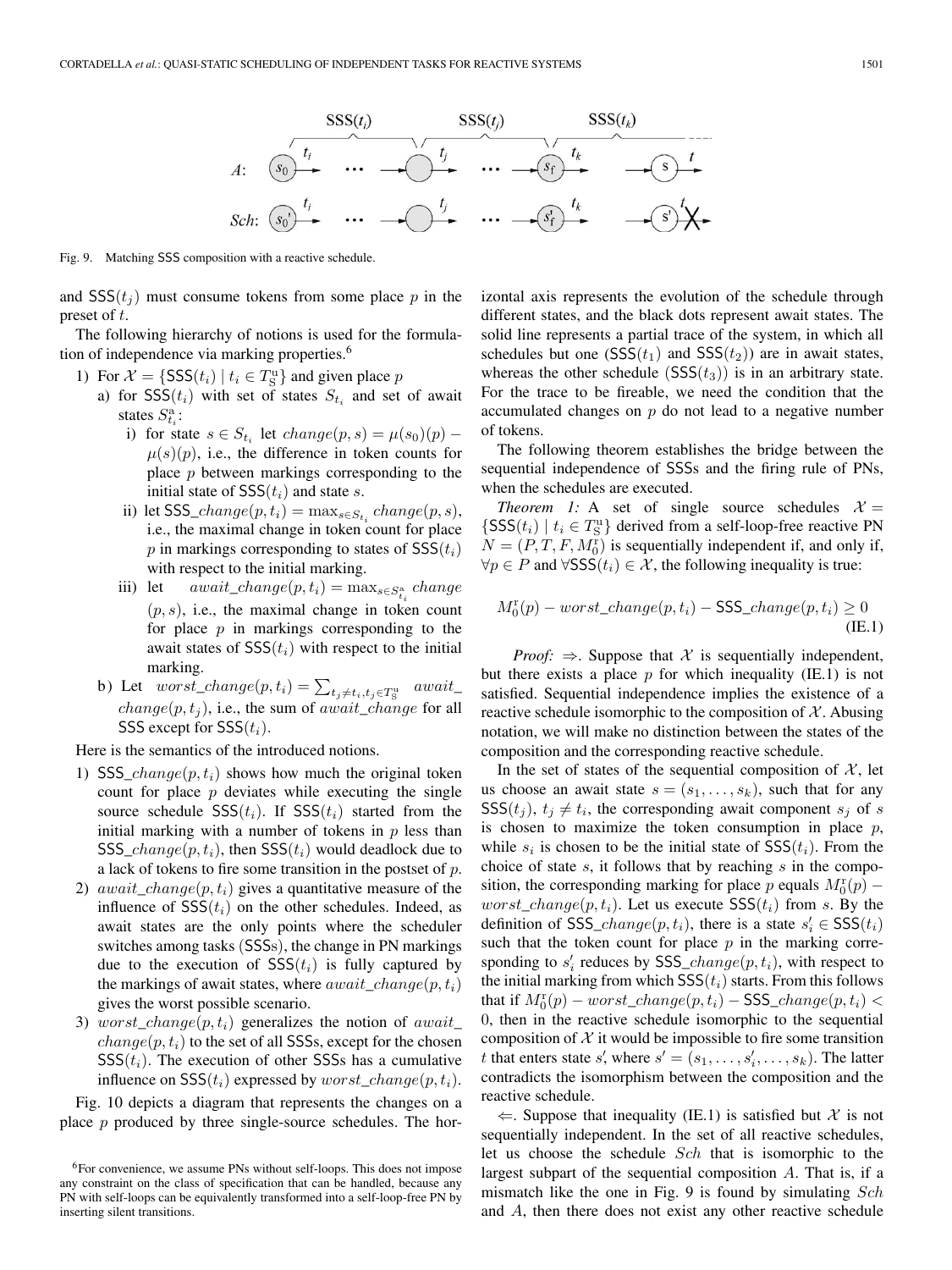

Fig. 10. Changes on the marking of *p* produced by the composition of sequential schedules.



Fig. 11. Process with arbitration and its single-source schedules.

with a state  $s''$  isomorphic to  $s$  and capable of firing transition t. Let us rearrange the sequence in Fig. 9 by first executing the schedules other than  $SS(t_i)$ , and let  $s_f$  be the first await node in which  $SS(t_i)$  is chosen. Then the token count for place p in the marking corresponding to  $s_f$  is larger than  $M_0^r(p)$  – worst\_change $(p, t_i)$ . By definition, the execution of  $SS(t_i)$  cannot reduce it by more than  $SSS_{\text{}}change(p, t_i)$ . Then due to the validity of  $(IE.1)$  when state s' is reached in  $SSS(t_i)$ , transition t cannot lack tokens in p needed for its enabling. The case of Fig. 9 is impossible.

One could thus derive from Theorem 1 a simple sufficient condition for checking sequential independence.

*Corollary 1:* A set of single source schedules  $\mathcal{X} = \{SSS(t_i)\}\$ is sequentially independent if for any marking M corresponding to an await state s of  $SSS(t_i)$   $(M = \mu(s))$ we have  $\forall p : M(p) \ge M_0^{\text{r}}(p)$ .

*Proof:* The proof follows from inequality (IE.1) by taking into account two observations.

- 1) If for any marking  $M$  of the await state  $s$  we have  $M(p) \ge M_0^{\rm r}(p)$ , then  $worst\_change(p,t_i) \le 0$ .
- 2) The ability of any  $SS(t_i)$  to be executed from  $M_0^r$  means that for any place p,  $M_0^r(p) -$ SSS\_change $(p, t_i) \ge 0$ . Note that this captures the case of arbitrary PNs (not selfloop free only).

We will illustrate the suggested approach for checking the independence of SSSs by using the example of processes with arbitration in Fig. 5. Two different sets of single-source schedules for this example are shown in Fig. 11(b) and (c).

The only place shared by both  $SSS(a)$  and  $SSS(d)$  is place  $p_0$ . We can immediately infer the irrelevance of other places with respect to independence violation. Checking the marking count for  $p_0$  in SSS(d) in Fig. 11(b) gives the following results:  $worst\_change(p_0, d) = 0$  [ $p_0$  is marked in both await nodes of  $SSS(d)$ ] and  $SSS_{change}(p_0, d) = 1$ , due to the consumption of  $p_0$  in nonawait states of  $SS( d)$ (see the marking  $\{p_4, p_5\}$ , e.g.). From similar considerations:  $worst\_change(p_0, a)=0$  and SSS\_*change*( $p_0, a$ ) = 1. It is easy to see that under the initial marking  $M_0^r(p_0)=1$ , inequality (IE.1) is satisfied for both  $SSS(a)$  and  $SSS(d)$ . This is in full correspondence with the conclusion about the sequential independence of  $SSS(a)$  and  $SSS(d)$  that was derived earlier through the explicit construction of their composition (see Fig. 8).

Reversing the order of firing for transitions d and f in  $SS( d)$ from Fig. 11(c) results in  $worst\_change(p_0, d)$  increasing to 1 (in the await state  $\{p_4, p_5\}$ , place  $p_0$  is unmarked). The latter leads to the violation of inequality (IE.1) for  $SSS(a)$ and reveals the dependence between  $SS(a)$  and  $SS(d)$  from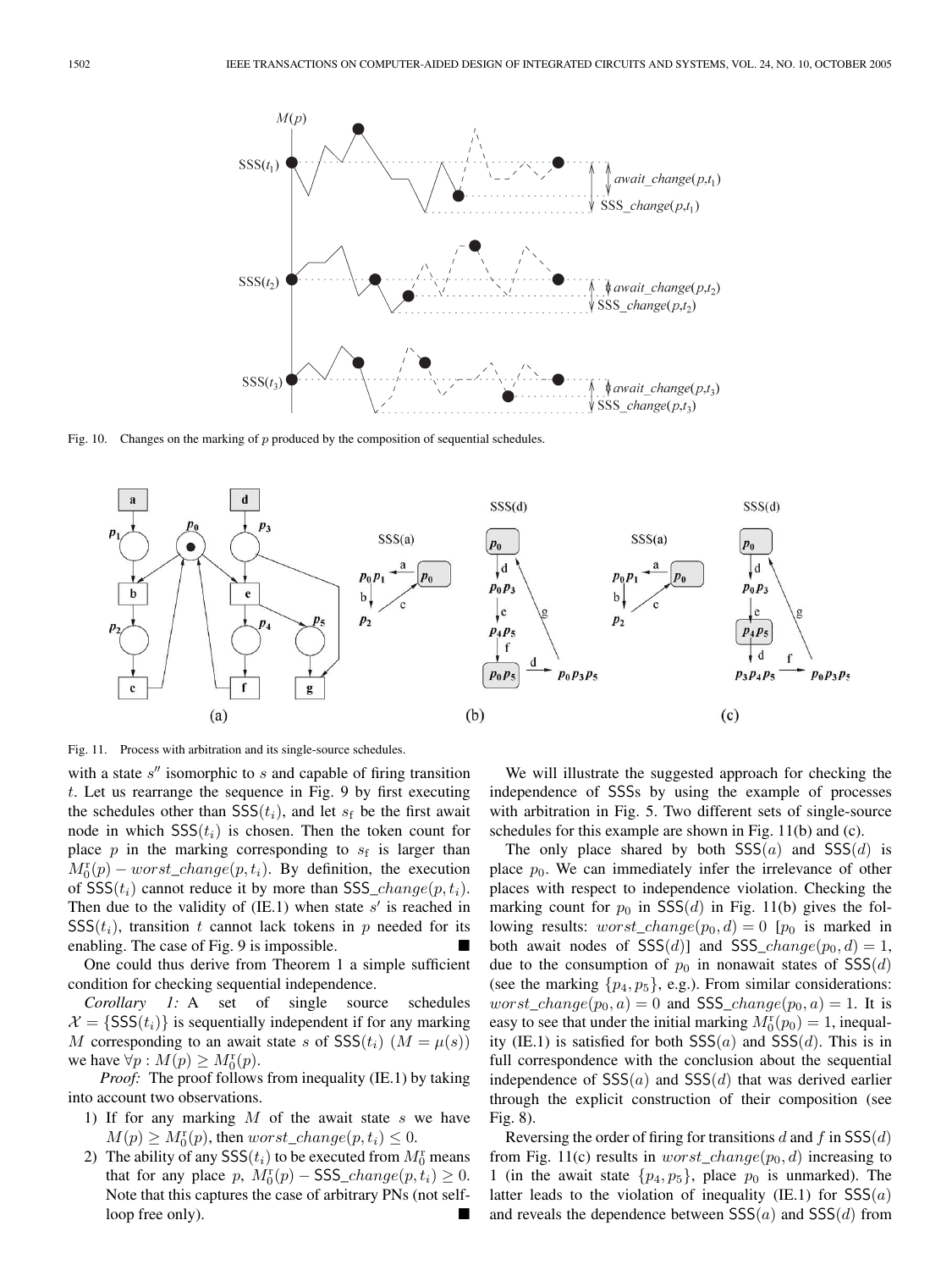

Fig. 12. Design flow for quasi-static scheduling.

Fig. 11(c). Note that the same result could be immediately concluded by considering the await states of  $SSS(d)$  and applying Corollary 1.

From the above example, it follows that from the very same specification one can obtain both independent and dependent sets of SSSs. In case an independent set exists (this does not happen for all PNs), it would be desirable to find it. However, this is difficult because in the worst case it requires the exhaustive exploration of the concurrence in all SSSs. Therefore, for practicality, we suggest using a "try and check" approach in which a set of SSSs is derived, and if they are not independent, a reactive schedule is immediately constructed (if possible). This design flow for scheduling is illustrated by Fig. 12.

#### *E. Termination Criteria*

Sequential schedules are derived by exploring the reachability graph of a PN with source transitions. Unfortunately, this graph is infinite.

A possible approach to tackle the problem of dealing with an infinite reachability graph is to explore only a finite subset defined heuristically or by some formal criteria. One enumerative formal criterion that provides a *semidecision* procedure (that succeeds if the PN is schedulable) can be derived following the approach in [17], by initially setting some bounds on all places based on the structural properties of the PN, and increasing the bounds every time a deadlock due to capacity is reached. However, this approach needs to exhaustively analyze the reachability space for each set of bounds if a schedule does not exist within them, and it is not applicable in practice because of the prohibitively large reachability spaces even for the initial bounds.

Next, we discuss *conservative* heuristic approaches to prune the exploration of the reachability space while constructing a schedule, which allow our approach to always terminate. Conservatism refers to the fact that schedules may not be found in cases in which they exist. Our approach attempts to prune the state space when the search moves towards directions that are qualified as *nonpromising*, i.e., where the chances to find a valid schedule are remote. The approach is based on defining the notion of *irrelevant marking*. This definition is done in two steps: 1) bounds on places are calculated from the structure of the PN and 2) markings are qualified as irrelevant during the exploration of the state space if they both cover some preceding marking and exceed the calculated bounds. Note that the property of irrelevance, as defined below, is not local and depends on the prehistory of the marking, i.e.,

on the sequence of markings visited before it from the initial one.

*Definition 13 (Place Degree):* The degree of a place p is defined as

$$
degree(p) = \max\left(M_0(p), \max_{t \in \bullet_p} F(t, p) + \max_{t \in p^{\bullet}} F(p, t) - 1\right).
$$

Place degree intuitively models the "saturation" of  $p$ . If the token count of p is  $\max_{t \in \mathcal{P}} F(p, t)$  or more, then adding tokens to  $p$  cannot help in enabling output transitions of  $p$ . The firing of a single input transition of p can add at most max<sub>t∈</sub>•<sub>p</sub>  $F(t, p)$ tokens, which gives the expression for place degree shown in Definition 13.

*Definition 14 (Irrelevant Marking):* A marking M is called *irrelevant* with respect to the reachability tree rooted in initial marking  $M_0$ , if the tree contains marking  $M_1$  such that:

- 1) M is reachable from  $M_1$ ;
- 2) no place has more tokens in  $M_1$  than in  $M$ ; and
- 3) for every place p at which M has more tokens than  $M_1$ , the number of tokens in  $M_1$  is equal to or greater than degree(p).

The example in Fig. 13 illustrates the crucial difference between the approaches based on predefined place bounds and irrelevant markings.

The maximal place degree in the PN of Fig.  $13(a)$  is k. This information is the best (as far as we know) one can extract from the PN structure about place bounds. The predefined bounds for places should be chosen to at least exceed place degrees. Suppose that, based on this rationale, the bounds are chosen as the maximal place degree multiplied by some constant margin.

Let us assume for our example that place bounds are assigned to be  $2k - 1$  and consider the PN reachability space when  $k = 2$ . When the schedule is checked with the pruning based on predefined place bounds, any marking that has more than three tokens in a place should be discarded. Clearly no schedule could be found in that reachability space because after  $a, a, b$ ,  $a$  occurs, the only enabled transition is  $a$ , but its firing produces four tokens in place  $p2$  (see the part of the reachability graph shown in Fig. 13(b), where superscripts near places show the number of tokens the place has under the current marking). The search fails.

The irrelevance criterion handles this problem more graciously. It guides the search towards the "proper" direction in the reachability space by avoiding the irrelevant markings. The first guidance is given when marking  $\{p_5^2, p_1^2, p_2^2\}$  is reached. In that marking, the scheduler must choose which transitions,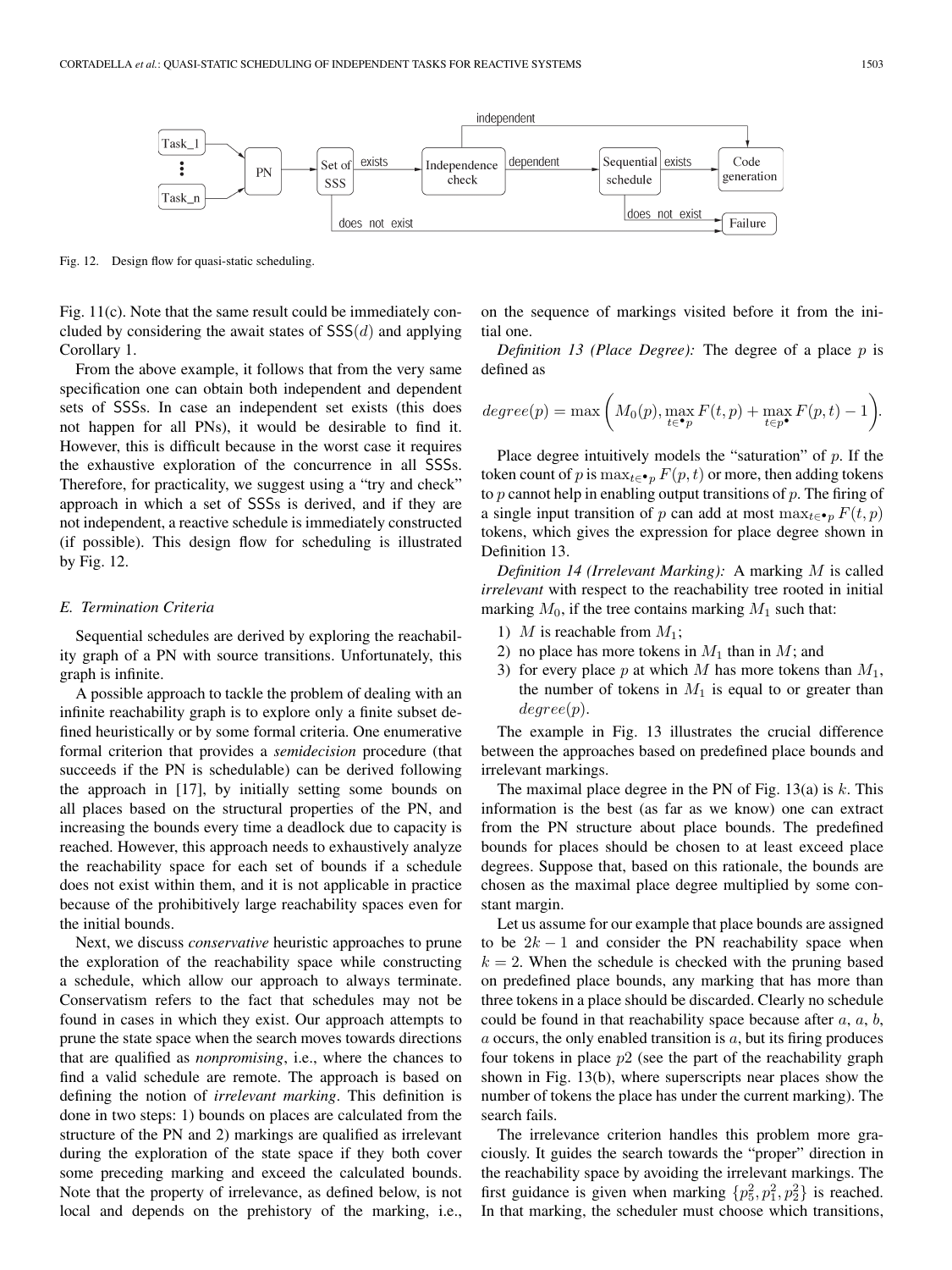

Fig. 13. Constraining the search space by irrelevance criterion.

 $a$  or  $b$ , to fire from the enabled set. The firing of  $a$  however produces marking  $\{p_5^2, p_1^3, p_2^3\}$ , which is irrelevant because it covers  $\{p_5^2, p_1^2, p_2^2\}$ , where places  $p_1$  and  $p_2$  are already saturated. Therefore transition  $b$  should be chosen to fire. After this, a fires twice, resulting in the marking  $\{p_5^2, p_3, p_1^2, p_2^4\}$ . Note that even though the place degree for  $p_2$  is exceeded in this marking, the marking is not irrelevant, because in all the preceding markings containing  $p_3$ ,  $p_1$  is not saturated. From this marking, the system is guided to fire  $b$  because the firing of  $a$ again would enter the irrelevant space [see Fig. 13(b)]. Finally, this procedure succeeds and finds a valid SS schedule.

Though pruning, the search using irrelevance seems a more justified criterion than using place bounds (as used, e.g., in [13], [19]), it is not exact for general PNs. There exist PNs for which any possible schedule enters the irrelevant space. This is due to the fact that for general PNs, accumulating tokens in choice places after their saturation could influence the resolution of choice (e.g., by splitting token flows in two choice branches simultaneously). If for any choice place  $p$  in PN, either at most one of the transitions in  $p^{\bullet}$  is enabled (unique choice) or every transition in  $p^{\bullet}$  is enabled (free choice), then adding tokens to p does not change the choice behavior of a PN. This gives the rationale behind our conjecture that the irrelevance criterion is exact for PNs with choice places that are either unique or free choice. Note that FlowC specifications without the SELECT operator belong to this class. However, we have so far been unable either to prove the exactness of this criterion, or to find a counterexample. This issue is left open for the moment.

## IV. ALGORITHM FOR SCHEDULE GENERATION

In this section, we present an algorithm for computing a sequential schedule of a given PN. This algorithm can also be used to compute a single-source schedule for a source transition  $t_i$ , if it takes as input a reactive PN in which all the source transitions except  $t_i$  are deleted (see Definition 10). Finally a sequential program is generated from the resulting schedule by the procedure described in Section IV-C.

## *A. Synthesis of Sequential Schedules*

Given a PN  $N$ , the scheduling algorithm creates a directed tree, where nodes and edges are associated with markings and transitions of N, respectively. In the sequel,  $\mu(v)$ denotes the marking associated with a node  $v$  of the tree, while  $T([v, w])$  denotes the transition for an edge  $[v, w]$ . Initially, the root r is created and  $\mu(r)$  is set to the initial marking of N. We then call function  $EP(r, r)$ , shown in Fig. 14(a). If this function returns successfully, a postprocessing step is invoked to create a cycle for each leaf. The resulting graph represents a sequential schedule  $(S, T, \rightarrow, r)$ , where  $S$  is the set of nodes of the graph,  $T$  is the set of transitions of N, and  $\rightarrow$  is given by  $v \stackrel{T([v,w])}{\rightarrow} w$  for each edge  $[v, w]$ .

EP takes as input a leaf  $v$  of the current tree and its ancestor target. We say that a node u is an *ancestor* of v, denoted by  $u \leq v$ , if u is on the path from the root to v. If, in addition,  $u \neq v$ , u is a *proper ancestor* of v, denoted by  $u < v$ . EP creates a tree rooted at  $v$ , where each node  $x$  is associated with at most one FCS enabled at  $\mu(x)$ . The goal is to find a tree at the root  $v$  with two properties. First, each leaf has a proper ancestor with the same marking. Second, each nonleaf  $x$  is associated with an FCS so that for each transition  $t$  of the FCS, x has a child y with  $T([x, y]) = t$ . If such a tree is contained in the one created by EP, we say that EP succeeds at  $v$ . FCSs are associated so that the conditions given in the definition of sequential schedules (Definition 6) are satisfied, which will be elaborated next.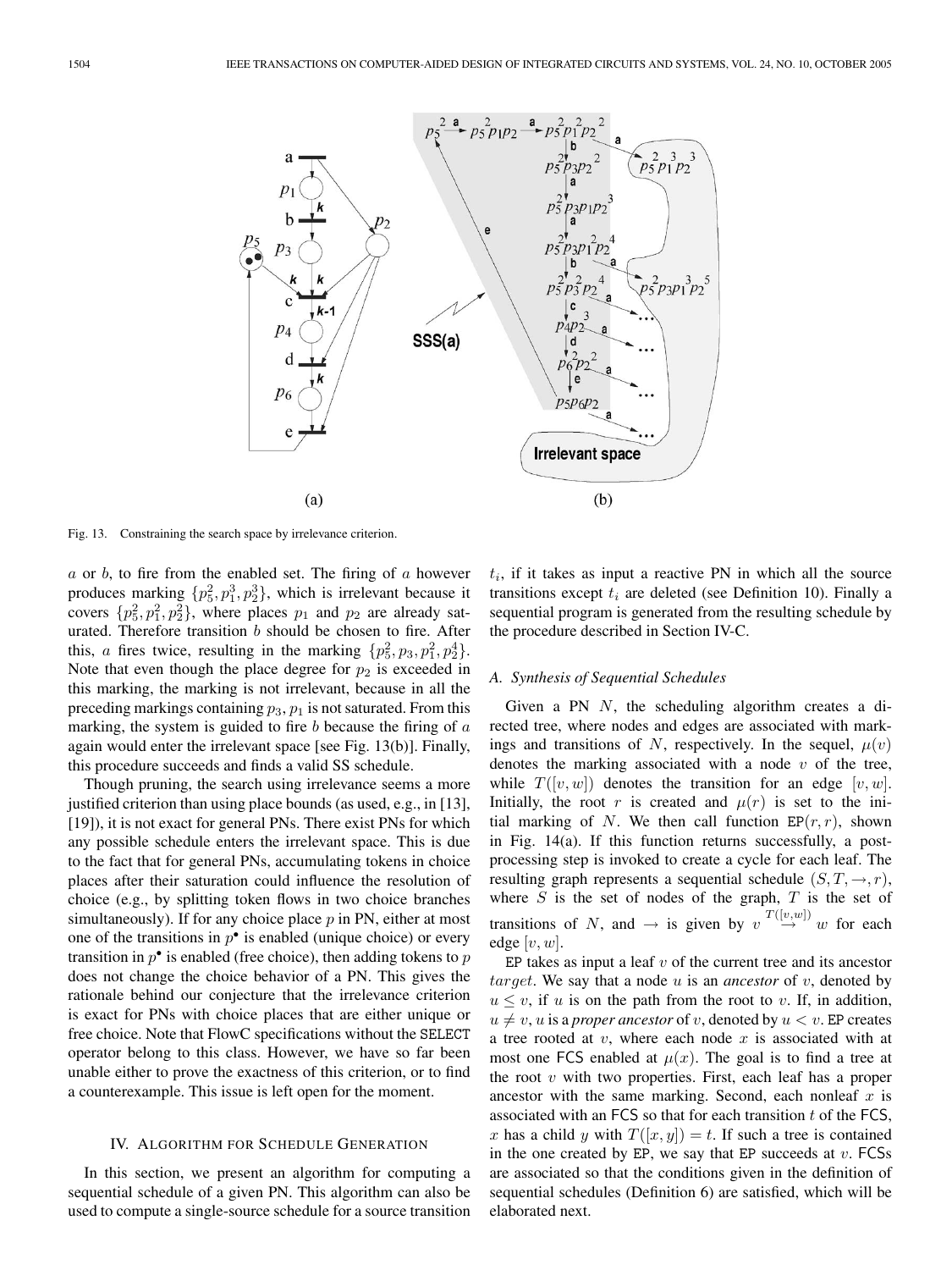```
function EP(v, target)// returns (status, ap, ep)ap \leftarrow 0, ep \leftarrow \text{UNDEF}, FCS(v) \leftarrow \phi;2 if (termination conditions hold)
3
        return (0, 0,UNDEF);
\overline{4}\textbf{if}(\exists u: u < v \text{ and } \mu(u) = \mu(v))\overline{a}return (1,0,u);for(each FCS F enabled at u(v))
6
        \textbf{if}(F = T_S) current_target \leftarrow v;
7
8
        else current_target \leftarrow target;
\overline{Q}(status, ap<sub>F</sub>, ep<sub>F</sub>) \leftarrowEP\_FCS(F, v, current\_target);10if(status = 0) continue;
11if(ap_F = 1)12
            FCS(v) \leftarrow F, return (1,1,ep_F);13if(ep_F \leq current\_target)14FCS(v) \leftarrow F, return (1,0,e p_F);
15
        if(ep_F<ep)FCS(v) \leftarrow F, ap \leftarrow ap_F, ep \leftarrow ep_F;
16
17 if (FCS(v) = \phi) return (0, ap, ep);
18 else return (1, ap, ep);(a)
```
function EP  $FCS(F, v, target)$ // returns (status,  $app$ ,  $ep_F$ ) 1  $ap_F \leftarrow 0$ ,  $ep_F \leftarrow \text{UNDEF}$ , 2 current\_target  $\leftarrow$  target;  $\overline{\mathbf{3}}$ for(each transition t of  $F$ )  $\overline{A}$ create a node w and an edge  $[v, w]$ ; 5  $T([v,w]) \leftarrow t$ ;  $\sqrt{6}$  $\mu(w) \leftarrow$  the marking obtained by firing t at  $\mu(\nu)$ ;  $\overline{7}$  $(status, ap, ep) \leftarrow EP(w, current\_target);$ 8 **if**(status = 0) return  $(0, a p_F,$  UNDEF);  $\overline{Q}$  $\textbf{if}(ap = 1 \text{ or } FCS(w) = T_S)$ 10  $ap_F \leftarrow 1$ , current\_target  $\leftarrow v$ ;  $11$  $if(ap_F = 0 \text{ and } v < ep)$  $12$ return  $(0, 0,$  UNDEF); 13 **if**(*ep* ≤ *v*) *ep<sub>F</sub>* ← min(*ep<sub>F</sub>*,*ep*);  $14$  $\textbf{if}(ep_F \leq target)$  current\_target  $\leftarrow v$ ; 15 return  $(1, a p_F, e p_F);$  $(b)$ 

Fig. 14. The two main functions called in computing a sequential schedule.

EP returns three values, denoted by  $status(v)$ ,  $ap(v)$ , and  $ep(v)$ . There are two terminal cases, given in the third and fourth lines of the code in Fig. 14(a), for which the returned values are presented, respectively. Suppose that  $v$  does not fall into the terminal cases.  $status(v)$  is a Boolean variable, which is 1 if, and only if, EP succeeds at  $v$ . The other two values are meaningful only if  $status(v)$  is 1.  $ap(v)$  is a Boolean variable, which is 1 if, and only if,  $v$  has a path to an await node in the created tree such that for each edge on the path, say  $[x, y]$ , an FCS is associated with x and  $T([x, y])$  is in the FCS. A node is said to be *await* if it is associated with an FCS and this is the set of source transitions  $T_S$ .

 $ep(v)$  is called an *entry point* of v, which is recursively defined for nodes and FCSs enabled at their markings. If  $v$  is a leaf and has a proper ancestor with the same marking, the ancestor is the entry point of v. Otherwise,  $ep(v)$  is an entry point of some FCS enabled at  $\mu(v)$ . An entry point  $ep_F$  of an FCS  $F$  is defined if the following two conditions hold. First, for each transition  $t$  of the  $F$ , a child  $w$  has been created with  $T([v, w]) = t$  and  $\mu(v)[t]\mu(w)$ . Second, for each such w, status(w) = 1 and either  $ap(w)=1$  or  $ep(w) \le v$ . In this case,  $ep_F$  is the minimum among the  $ep(w)$  for all w such that  $ep(w) \leq v$ , i.e., the one closest to the root r. If no  $ep(w)$  is an ancestor of  $v$ ,  $ep_F$  is undefined. If there is no FCS that satisfies these conditions, or  $ep_F$  is undefined for each FCS that satisfies the conditions,  $ep(v)$  is undefined and set to UNDEF. Intuitively, if  $ep(v)$  is not UNDEF, it means that there exists an FCS enabled at  $\mu(v)$  with the property that for each transition t of the FCS, if  $ep(w) \leq v$  holds for the corresponding child w, there is a sequence of transitions starting from  $t$  that can be fired from  $\mu(v)$  with the resulting marking equal to that of the node given by  $ep(w)$ . Further, at each marking obtained during the firing of the sequence, there is an FCS enabled at the marking that satisfies this property. If there exists such an FCS at  $v$ , EP further checks if there is one that also satisfies  $ep(v) \leq target$ . If this is the case, EP associates one of them with  $v$ , which is denoted by  $FCS(v)$  in the algorithm. Otherwise, EP associates any FCS with the conditions above. If no such FCS exists, no FCS is associated and  $FCS(v)$  is set to empty. To find such an FCS, EP calls function EP\_FCS for each FCS enabled at  $\mu(v)$ . If EP succeeds at the root  $r$ , we call the postprocessing step to create a schedule and terminate. Otherwise, we report no schedule and terminate.

The algorithm can use any termination condition at line 2 of Fig. 14(a), if it can be evaluated on the tree being constructed and the nodes  $v$  and  $target$ . Such a condition includes the one given in Section III-E, as well as the one that specifies bounds on the number of tokens at the places.

Fig. 15 illustrates the algorithm for the PN given in Fig. 2. Fig. 15(a) shows the tree obtained just before the postprocessing, when the algorithm is applied to the PN of Fig. 2. Suppose that we use bounds on marking of places as the termination condition, where we set a bound for each place equal to 1. The marking associated with each node is shown in thee parentheses adjacent to the name of the node. Fig. 15(b) presents the final schedule.

At each node we assume that the FCS shown is processed first, among those enabled at the marking. Suppose that the procedure has arrived at  $v_2$ . EP( $v_2$ , r) is called at this node, which then calls EP\_FCS( $\{t_3, t_2\}$ ,  $v_2$ ,  $r$ ). EP\_FCS creates a node  $v_3$  for the transition  $t_3$  and calls EP( $v_3$ , r). The only FCS enabled at the marking of  $v_3$  is the set  $T<sub>S</sub>$  of the source transitions. Thus EP sets *current\_target* to  $v_3$  and calls EP\_FCS( $T_S, v_3, v_3$ ). EP\_FCS then processes each of the two source transitions.

Consider transition  $T_{\text{in}}$ , and suppose that the procedure has arrived at the point where  $v_7$  is created in EP\_FCS. The target is still  $v_3$ , and thus  $EP(v_7, v_3)$  is applied. EP calls EP\_FCS with the FCS  $\{t_8, t_9\}$ . EP\_FCS then creates a node  $v_8$  for the transition  $t_9$  and calls  $EP(v_8, v_3)$ . Since the marking of  $v_8$  is equal to that of  $v_2$ , EP returns  $(1, 0, v_2)$ . It then processes the other transition  $t_8$ , for which EP returns  $(1, 0, v_2)$ .

Suppose now that the procedure has come back to the node  $v_3$ , at which EP\_FCS( $T_S, v_3, v_3$ ) returns (1, 0,  $v_2$ ). Since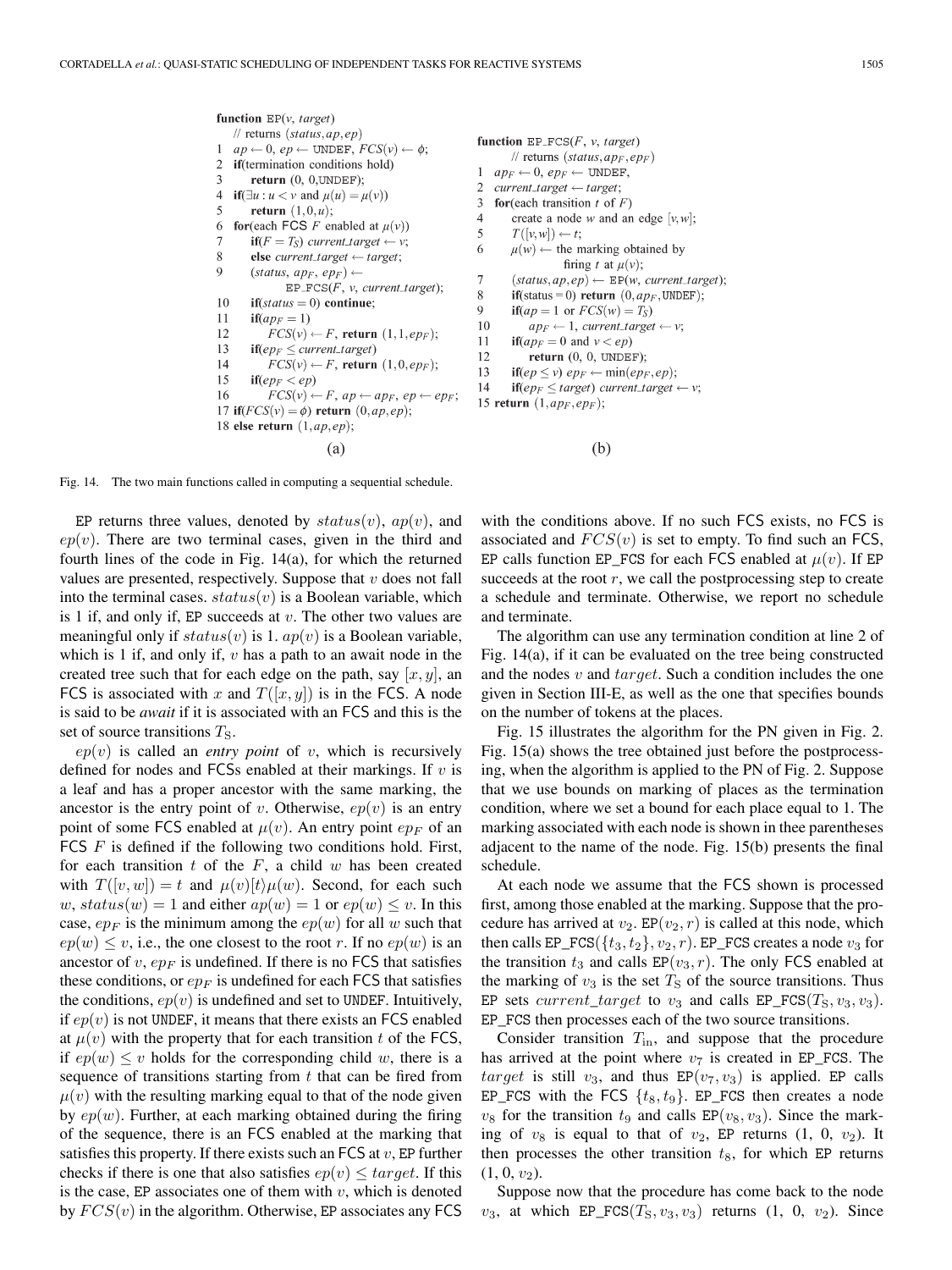

Fig. 15. Scheduling tree and final schedule for the PN of Fig. 2.

current\_target had been set to  $v_3$  in EP( $v_3$ ,  $r$ ),  $v_2 \leq$ current\_target holds. Therefore,  $EP(v_3, r)$  immediately returns  $(1, 0, v_2)$  to EP\_FCS $({t_2, t_3}, v_2, r)$ .  $FCS(v_3)$ , the FCS assigned at  $v_3$ , is  $T_s$ , and therefore EP\_FCS({ $t_3, t_2$ },  $v_2, r$ ) sets  $ap_F$  to 1 and *current\_target* to  $v_2$ . It then continues for the transition  $t_2$  by calling EP( $v_{12}, v_2$ ). It will return (1, 0,  $v_2$ ) and EP\_FCS( $\{t_2, t_3\}$ ,  $v_2$ , r) returns (1, 1,  $v_2$ ). These values are propagated to the root, and are finally returned by  $EP(r, r)$ . The postprocessing step is then called, which deletes the nodes  $v_8$ ,  $v_9$ ,  $v_{11}$ ,  $v_{15}$ , and  $v_{17}$ , and creates cycles as shown in Fig. 15(b).

The postprocessing step consists of two parts. First, we retain only those parts of the tree that are used in the resulting schedule, and delete the rest. The root is retained, and a node  $w$ is retained if its parent v is retained and the transition  $T([v, w])$ is in  $FCS(v)$ . Second, a cycle is created for each leaf w of the retained portion of the tree, by merging  $w$  with its proper ancestor u such that  $\mu(u) = \mu(w)$ . By construction, such a u uniquely exists for w. The graph obtained at the end is returned. It can be shown that this algorithm always finds a schedule, if there exists one in the space defined by the termination conditions employed in EP.

Note that the resulting graph may have more than one node with the same marking. Further, FCSs associated with these nodes may not be the same. The freedom of associating different FCSs at nodes with the same marking allows the algorithm to explore a larger solution space and thus classify more PNs as schedulable. However, it is also possible to force the graph to have at most one node for a given marking, and thus require less memory at scheduling time, by slightly changing the algorithm. Specifically, in EP\_FCS, before creating a node  $w$  for a given transition  $t$ , we first compute the marking obtained by firing t at  $\mu(v)$ , and check if there is a node y in the graph such that  $\mu(y)$  is equal to the marking and  $status(y)=1$ . If so, instead of creating a node w, we create an edge  $[v, y]$ , set  $(status, ap, ep)$  to  $(1, ap(y), ep(y))$ , and continue to the next transition.

#### *B. Sorting Enabled* FCS*s*

The pseudocode for EP shown in Fig. 14(a) processes all the enabled FCSs before completing the function, unless there is one with which either  $ap_F = 1$  or  $ep_F \leq current\_target$ holds, i.e., with this FCS,  $v$  will either have a path to an await node, or  $ep(v)$  will be an ancestor of *current\_target*. In practice, there is an FCS for which neither of the conditions holds, but its entry point  $ep_F$  is a proper ancestor of v. Although the pseudocode does not immediately return with such an FCS, the FCS can lead to a valid schedule if there is a node between  $ep_F$  and v at which there is an enabled FCS, whose entry point is an ancestor of current\_target. The algorithm can be implemented to take advantage of this possibility, with potential cost of backtracking. Specifically, if EP\_FCS has returned  $(1, \, ap_F, \, ep_F)$  for an enabled FCS F with  $ep_F < v$ , EP immediately returns  $(1, a p_F, e p_F)$ . This will let the procedure return to EP processing the node  $ep_F$ , i.e., the end of line 10 of the pseudocode where EP\_FCS returns for the FCS being tried in the EP. If the returned values from EP\_FCS do not satisfy the conditions to let EP further return, then it recursively goes back to its children to process FCSs for which EP\_FCS has not been called. This implementation often finds a schedule more quickly than the original algorithm. We call this heuristic *speculative*-FCS, and compare its effectiveness to that of the original algorithm in Section V.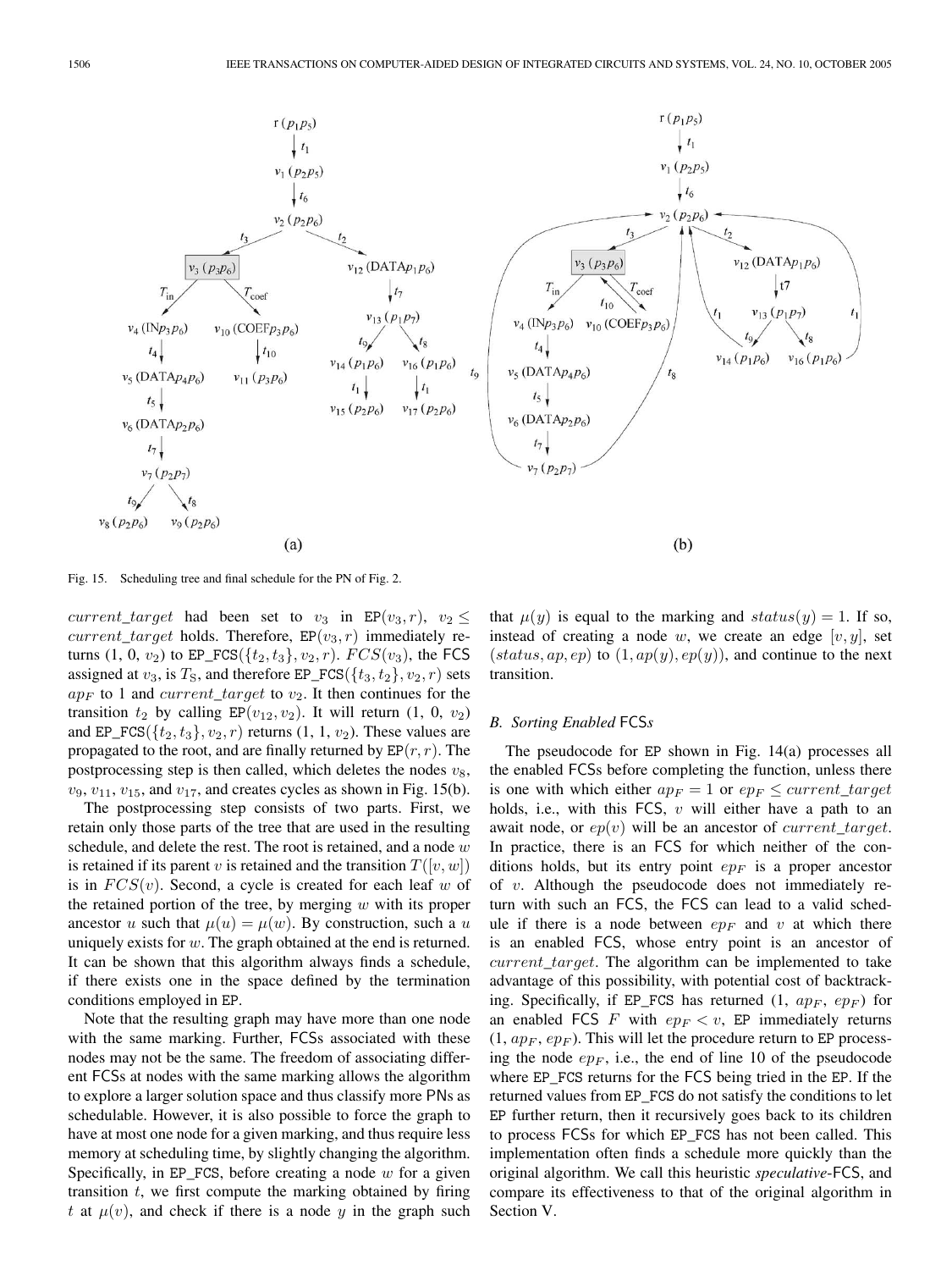In general, the number of nodes created in the algorithm depends on the order of FCSs explored in EP. Although the ordering does not influence the worst case search space or run time of the algorithm, some orderings lead to a schedule sooner than others. We employ a heuristic approach of sorting the FCSs for this reason, which also provides us with a sufficient nonschedulability condition, i.e., if the condition holds, we can immediately terminate the procedure, reporting no schedule. It tries to find a short sequence of transitions such that if the sequence is fired from the node being processed in EP, a marking associated with some ancestor of the node can be obtained. Such an ancestor becomes a candidate to be an entry point for the node. We represent the sequence using a vector of nonnegative integers, which we call a *promising vector*. Its positions correspond to transitions, and each entry represents the number of occurrences of the corresponding transition in the sequence. It is taken as additional input by both EP and EP FCS, where it is initially set to the null vector. When it is null, EP computes one, sorts the FCSs, and then passes it to EP\_FCS. In EP\_FCS, for each transition to be processed, the integer at the corresponding position in the vector is decreased by 1, and the result is passed to EP. If the resulting integer is negative, the null vector is passed.

We use  $t$ -invariants [16] to find such a vector. A  $t$ -invariant is a vector of nonnegative integers that solves the system of homogeneous marking equations  $Cx = 0$ , where C is the incidence matrix of the PN. The incidence matrix is a matrix of  $|P| \times |T|$ integers defined as  $C_{ij} = F(t_j, p_i) - F(p_i, t_j)$ , where  $p_i$  and  $t_i$  correspond to the *i*th place and *j*th transition, respectively. A t-invariant represents sequences in which the number of occurrences of the *j*th transition is equal to the integer at the *j*th position of the t-invariant. Each such sequence has the property that if it can be fired from a marking  $M$ , the marking obtained after the firing is also  $M$ . We call a nonnegative basis of the homogeneous marking equations a basis of *t*-invariants, which can be computed by existing methods [16]. Since a schedule does not exist if there is no basis of  $t$ -invariants, if the algorithm identifies this case, it terminates immediately without applying the function EP.

Suppose that a basis of  $t$ -invariants is found. The heuristic first finds a subset of the basis with the property described in Theorem 2 below, then sorts FCSs using it. The property is related to the t-invariant being enabled. A known problem with  $t$ -invariants is that it is in general difficult to identify whether a t-invariant is enabled at a given marking, where we say that a vector of transitions is enabled if some sequence of transitions represented by the vector is enabled. For our case, however, due to the structure of the PN generated from a FlowC specification, a necessary condition can be obtained for an invariant to be enabled. For the sake of simplicity, we assume that the specification does not contain SELECT statements, although the extension to handle them is straightforward. To describe the condition, let us introduce some terminology. An FCS is said to be *pseudoenabled* at a marking M, if some transition of the FCS has a predecessor place  $p$  such that  $p$  is marked at  $M$  and  $p$  does not correspond to an FIFO queue in the original network specified in FlowC. This definition implies that the FCS does not contain a source transition and that it originates from the

code of a single FlowC process. Further, we say that a process *appears* in a vector, if there exists a transition in the process that appears in the vector. Then the following theorem shows the necessary condition.

*Theorem 2:* For any vector of transitions enabled at a reachable marking  $M$  in the PN obtained from a FlowC specification without SELECT, and for any pseudoenabled FCS at  $M$ , if the process of the FCS appears in the vector, the FCS has a transition that appears in the vector.

*Proof:* Suppose, for the sake of contradiction, that there exists a pseudoenabled FCS at  $M$ , say  $F$ , such that its process appears in the vector, but no transition of  $F$  appears in the vector. Let  $t_1$  be a transition in the process that appears in the vector. By definition,  $t_1$  does not belong to F. Since the specification does not have SELECT statements, the PN fragment created for the process from the FlowC specification has exactly one pseudoenabled FCS at M. This is because tokens model either data presence or program counters (one counter for each process) and for any place that does not model FIFO queues, its successors constitute a single FCS. This implies the following two statements. First, the FCS containing  $t_1$  is not pseudoenabled at M. Second, if a sequence of transitions is enabled at M and the marking reached after the firing enables  $t_1$ , the sequence must contain a transition of F. For each sequence of transitions represented by the vector, since it does not contain any transition of  $F$  but contains  $t_1$ , the sequence is not enabled at  $M$ . It follows that the vector is not enabled at  $M$ , which is a contradiction.

Our heuristic finds a subset with minimal cardinality of the basis of  $t$ -invariants, such that the sum of the  $t$ -invariants in the subset satisfies this necessary condition at  $\mu(v)$ , where  $v$  is the current node being processed in EP. This problem can be formulated as a binate covering problem. Consider a matrix A, such that columns correspond to the invariants of the basis and rows correspond to pseudoenabled FCSs at  $M(v)$ . The row corresponding to FCS  $F$  has 0 at a given column, if the process of  $F$  appears in the invariant  $b$  corresponding to the column, but none of the transitions of  $F$  appears in  $b$ , 1 if  $F$  contains a transition that appears in  $b$ , and 2 otherwise. A subset of the columns of A is said to be a feasible solution of the binate covering problem, if for each row  $i$  of  $A$ , either there is no column j in the subset such that  $A_{ij} = 0$ , or there is a column j such that  $A_{ij} = 1$ . Informally, it means that for each pseudoenabled FCS  $F$ , if the process of  $F$  appears in some basis invariant included in a feasible solution, then there is a basis invariant in the solution that contains a transition of  $F$ . It follows that the subset of the basis given by a feasible solution of binate covering satisfies the necessary condition Theorem 2. We employ a method given in [15] that always finds a feasible solution, if it exists, while the cardinality of the subset is heuristically made minimum. In case no feasible solution exists, we set the subset to empty.

Once the subset is obtained, EP takes the sum of the invariants in the subset as a promising vector, and sorts FCSs enabled at  $\mu(v)$  as follows. It favors most an FCS such that some of its transitions appear in the vector, and none of the transitions appears in the path from the root to  $v$ . This is followed by FCSs with some of their transitions in the vector. The rest is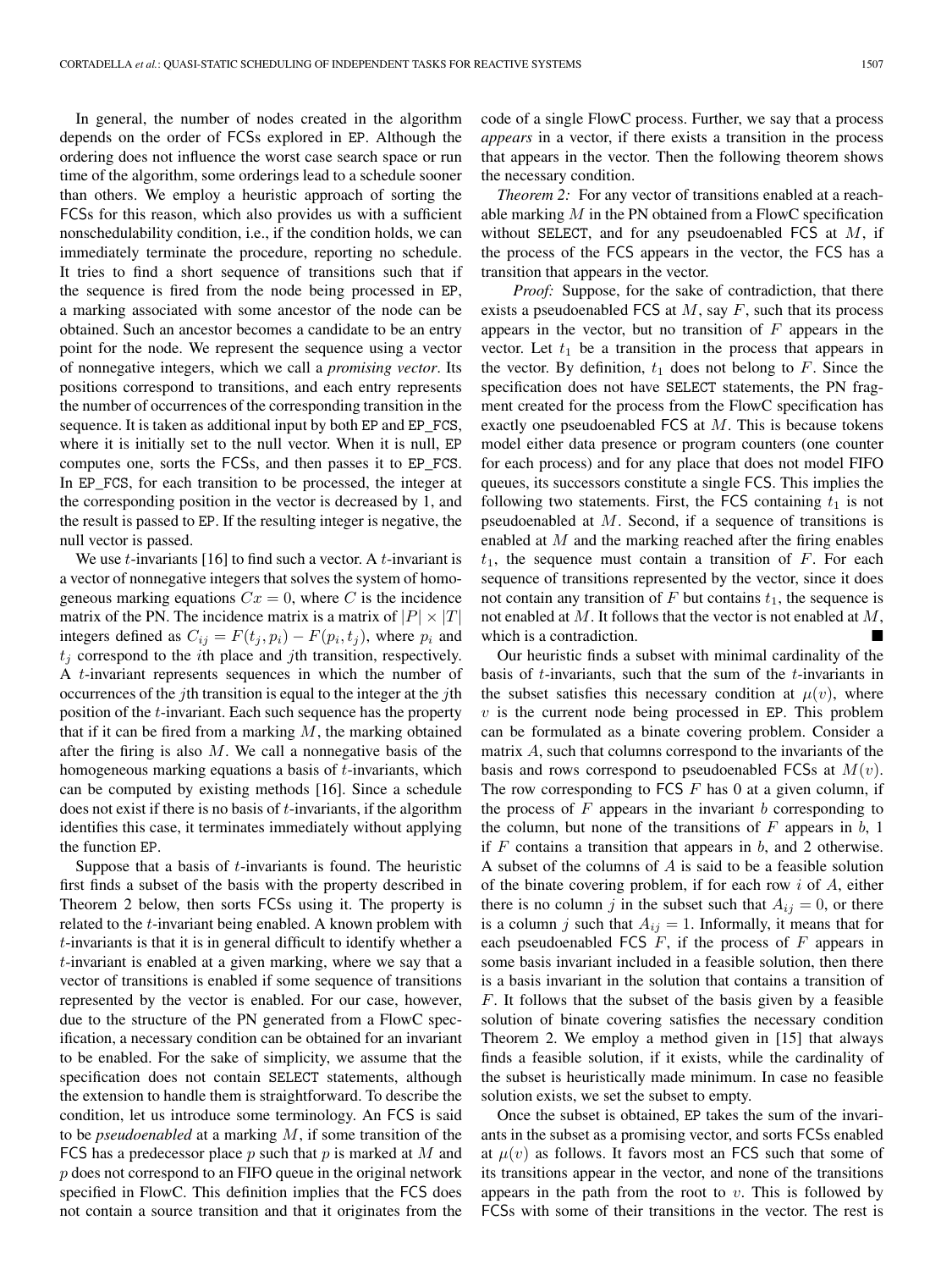favored least. Ties can be broken by further using heuristics; for example, those that do not violate the termination conditions at their children are favored over those that do, or those with single transitions are favored over those with multiple transitions.

# *C. Code Generation*

The code generation algorithm takes a graph of a sequential schedule and synthesizes code. In the sequel, we make no distinction between the graph and the schedule it represents. A direct translation of the schedule into code is possible, but it usually increases the code size, since different paths of the schedule may be associated with the same sequence of transitions, which yields a similar code segment. We thus perform optimizations to reduce the code size.

The code generation procedure that we have implemented uses two successive traversals of the schedule: the first identifies the initialization part and stops as soon as an await node is encountered; the second starts from the await node and identifies the reactive part. Both traversals follow the same approach divided in two steps: at first, a set of *code segments* is extracted from the schedule during the traversal; then, code for each segment is synthesized so that the behavior is correctly implemented.

*1) Schedule Traversal:* In the first step, the schedule is traversed in a depth-first manner to extract sequences of actions that are candidates to be shared in the generated code. In particular, the graph is divided into a set of *code segments*. A code segment is a directed rooted tree that associates an action with each edge, and a state to each node. A code segment is a schedule, in which await nodes can only be at the root, or at the leaves. It is not necessary for a code segment to have an await node. During code generation, code segments isomorphic to subtrees of the schedule are created.

As we shall see later, code segments represent uninterruptible sequences of actions. Since await nodes require the execution to be suspended, they are forbidden within a code segment. The goal of code generation is to find the minimum set of disjunct code segments such that:

- 1) an action in the schedule belongs to one, and only one, code segment;
- 2) each code segment is isomorphic to a set of subtrees of the schedule, such that each arc of each subtree has the same action as the corresponding arc of the segment;
- 3) the set covers the entire schedule, i.e., each node of the graph of the schedule is in a subtree, for which an isomorphic code segment exists.

The *state* of a node of a code segment is used to keep track of the flow of control, in case the same code segment is used to execute different paths in the schedule.

The first property above guarantees that we minimize the memory requirements, since code is maximally shared. The second property tells us that within a code segment there can only be local jumps (such as if − then − else), while global jumps from one code segment to another occur only at the leaves. This means that once the execution of a segment starts, it continues until a leaf is reached. Moreover, looking at the minimum set of code segments means that they are maximal, since if a segment is not maximal, then it can be made isomorphic to a larger subtree of the schedule, by merging it with another code segment that corresponds to the newly covered subgraph, without violating the above properties. Therefore, we minimize the performance loss due to jumping from one code segment to another. The third property guarantees that the entire behavior can be represented in terms of code segments.

The algorithm for the traversal is polynomial with respect to the size of the input graph. The traversal itself, being depth first, is linear, but to guarantee properties, we need to search already created code segments, at most once for each node of the graph. As the total size of the code segments is never greater than that of the initial graph, even a simple linear searching technique would make the overall algorithm quadratic in the size of the graph. Using a slightly more sophisticated search, the algorithm can be made  $O(n \log n)$ , where n is the number of nodes of the graph.

Fig. 16 shows an example of code segment extraction using the same schedule computed in Fig. 15(b), for the PN given in Fig. 2. Fig. 16(a) and (b) compute the initialization part, while Fig. 16(c) and (d) compute the reactive part.

During the traversal, nodes are flagged as visited, so that when a loop is found the traversal stops at that particular branch. However, a new node for the destination of the loop is created in the code segment that is being built. These flags are reset when the second traversal to identify the reactive part is started. As illustrated, code segments that are created at the beginning of the traversal may need to be split in order to guarantee that the above properties hold.

The algorithm recursively traverses the schedule to identify the code segments, stopping at each *await node* or when a transition that is already in a code segment is found: the first step for the initialization part creates code segment  $cs<sub>1</sub>$  shown in (a), where the pairs of a marking and an FCS are indicated in parentheses for the root and the leaf nodes. It stops at node  $u_3$  as the corresponding node  $v_3$  in the schedule is an await node, and at nodes  $u_{14}$  and  $u_{16}$  because the outgoing transition from  $v_{14}$  and  $v_{16}$  is  $t_1$ , already present in  $cs_1$ . The second step starts from  $v_{14}$ : it immediately recognizes that  $cs_1$  should be split, because from  $t_1$  you can either go to  $t_6$ , or to the choice between  $t_3$  and  $t_2$ ; therefore we get three code segments, as shown in Fig. 16(b). The third step starts from  $v_{16}$  and does not need to create any new code segment. No further traversal is needed because the frontier is an await node. The traversal for the reactive part starts from  $v_3$  and creates a new code segment  $cs_4$  rooted at  $u_3$ : it stops at  $u'_3$  and  $u''_3$  (an await node is reached), at  $v_{12}$  (the next transition is  $t_7$ , which is already present in  $cs_4$ ), and  $u_8$  (the corresponding node  $v_2$  has already been visited and it is flagged);  $cs_4$  thus needs to be split: the new  $cs_4$ ,  $cs_5$ , and  $cs<sub>6</sub>$  that are generated are shown in Fig. 16(d). The traversal continues from  $v_{12}$  and does not need to create any new code segment until node  $v_{14}$  is reached, where  $cs_7$  is finally created.

*2) Code Synthesis:* The second step generates the code to be used to implement a task. It does so by generating code for each code segment, adding a structure to jump from one code segment to another to reflect the original schedule. For this purpose, state variables are introduced for places and the markings in the tree are represented with them.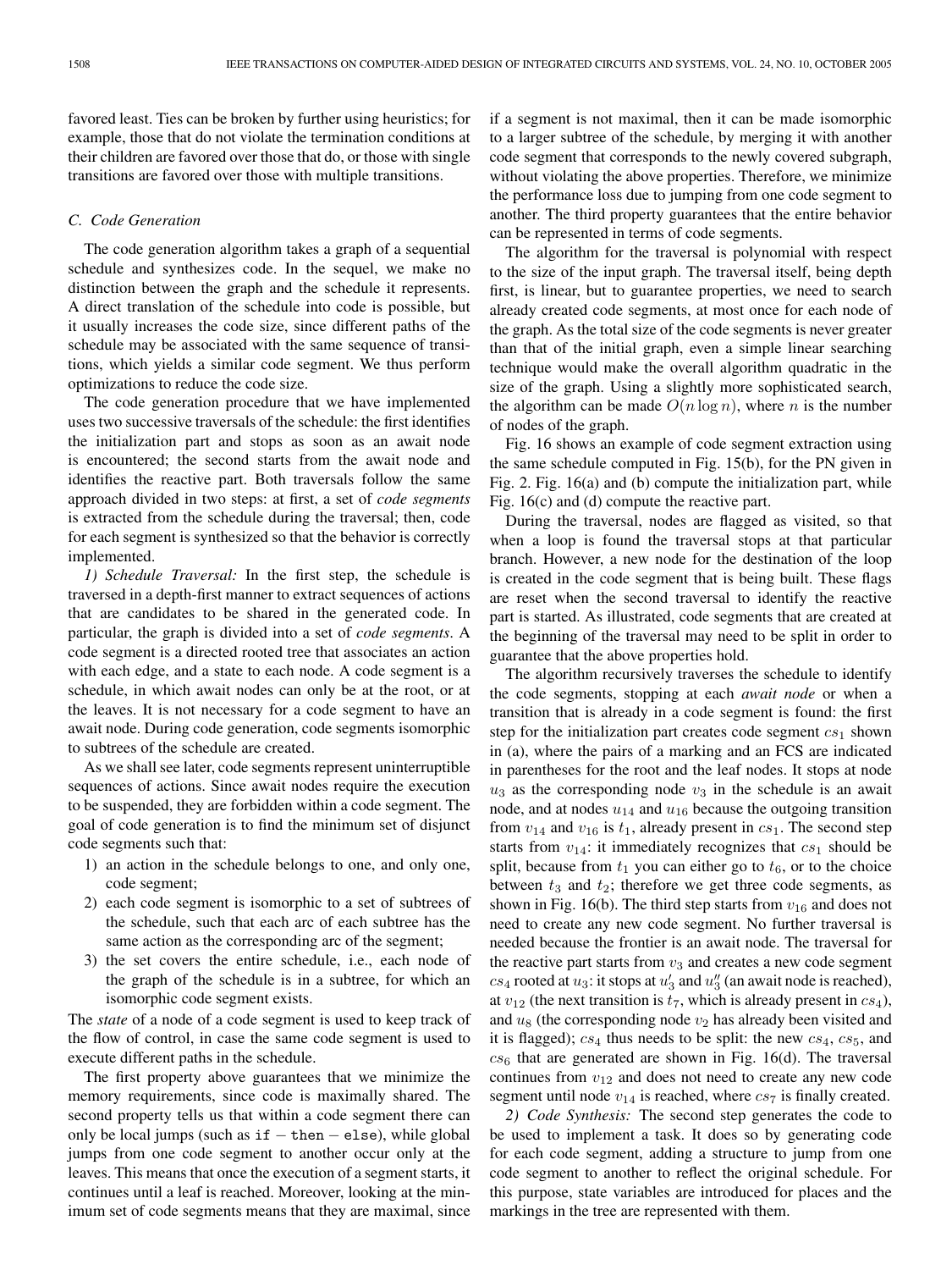

Fig. 16. Illustration of the code-generation algorithm for the schedule of Fig. 15(b).

The structure of a code segment is always the same and can be separated into three sections: *execution*, *update*, and *jump*.

1) *Execution*: It contains the real code for actions and datadependent choices, taken from the original specification. It always starts with a unique label. The label is used to jump to the code segment.

The graph for the code segment is traversed in a depthfirst search manner. For each node, the code for the corresponding action is copied into the output file. If the node is a choice, then an if  $-$  then  $-$  else construct is generated using the condition specified in the node.

When a leaf is reached, the *update* and *jump* sections are generated before going back in the traversal.7

- 2) *Update*: At each leaf of a code segment, the marking must be properly updated so that:
	- a) the next code segment to execute in order to complete the computation can be correctly selected;
	- b) the marking at the end of a sequence of code segments corresponds to the node in the schedule reached by the execution.

If multiple code segments are traversed during a single reaction, each one of them is responsible for updating the state variable to reflect the change between the root node of the code segment, and the leaf that is reached. The sequence of these updates constitutes the global state change for that particular reaction.<sup>8</sup>

3) *Jump*: This section must find which code segment to call next, or should return if the reaction is finished. A switch construct on state variables is used to select a goto statement, which will cause the execution to jump to the unique label that identifies the next code segment. If the destination is an await node, then a return is generated instead of a goto.

Synthesis will therefore generate a set of functions: one for the initialization, and one for each input that should be served. They have no local variables and start with the first code segment (for the initialization part, it always corresponds to the root of the schedule; for the reactive part, it is always an await node), followed by all the others as needed by the jump sections. When the last code segment of a function is generated, the function is closed. These functions have just one entry point, but may have several exit points corresponding to all the leaves that perform a return.

Also, code for channels between processes that have been merged into a single schedule is generated. For each such channel, we define a circular buffer and replace write and read operations for the channel that appear in the generated code with operations on the buffer. The size of the buffer can be statically identified as the upper bound found in the schedule. If the buffer has size 1, it is substituted by a single variable.

Fig. 17(a)–(c) show the code synthesized for the initialization and the reactive parts of the code segments illustrated in Fig. 16. Only places  $p_1$  and  $p_5$  are used to determine jumps, so they are the only ones whose marking is tracked in the code. Global variables are declared outside these functions (the code is not shown). From the schedule, it can be statically determined that place DATA holds at most one token, therefore a simple variable with assignments is used instead of a circular buffer.

 $7$ If there are choices in the code segment, then multiple update and jump sections are synthesized; however, if it can be statically determined that those sections are all identical, then they are merged after the closing of the  $if - then - else.$ <sup>8</sup>As an optimization, although all state changes are tracked in the code

segments, code is generated only for those that actually affect conditions to select jumps.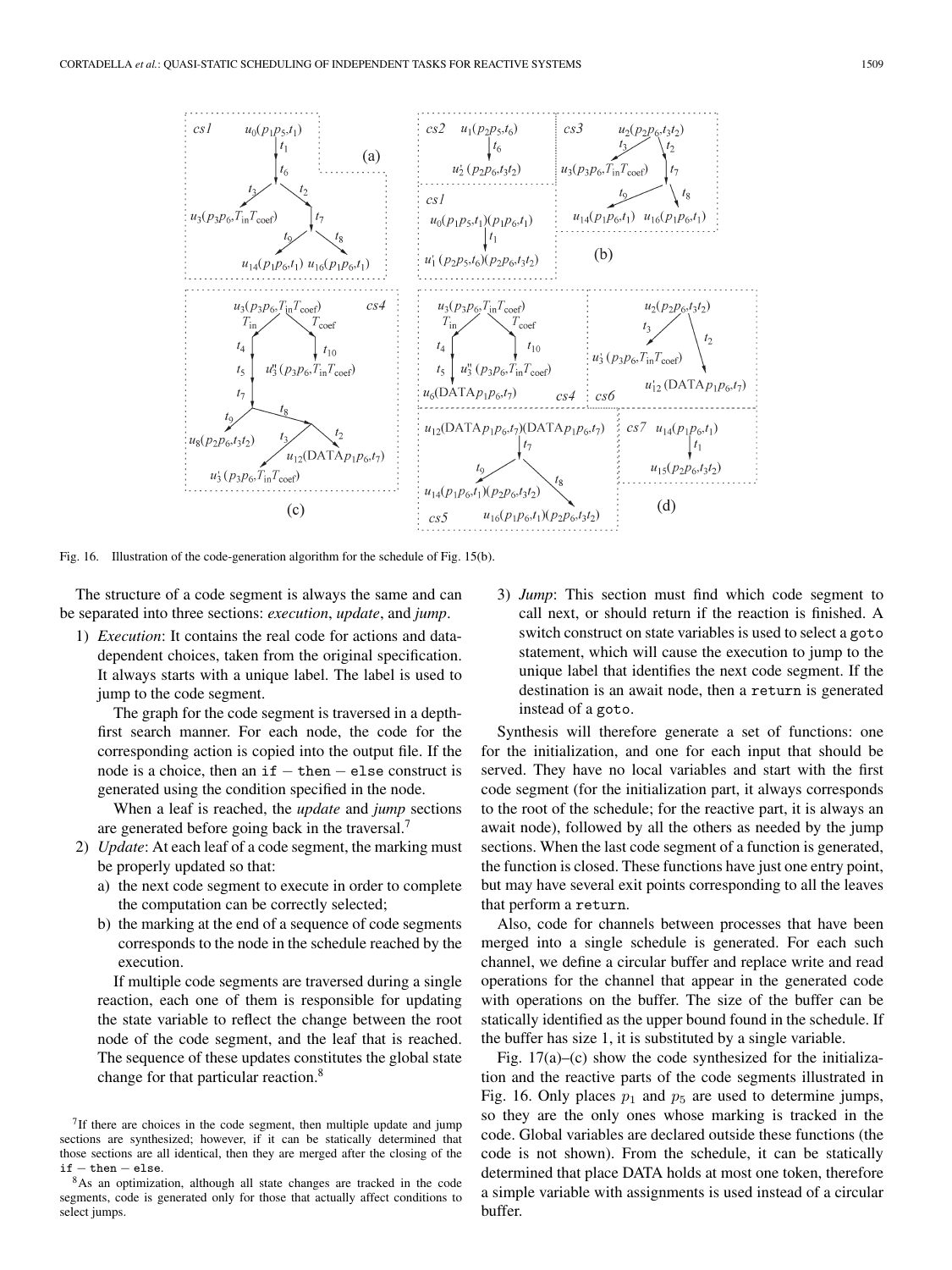

Fig. 17. (a)–(c) Synthesized code for the initialization and reactive parts. (d), (e) Code after compiler optimizations.

Knowing that function Init is called only once before all other functions have a chance to run, the code for the initialization part can be optimized using constant propagation and dead code elimination: variable  $i$  is always 0, therefore the condition in the first line of  $cs_3$  is always true if  $N > 0$ , and the else part can be eliminated. Also, variable  $p_5$  is equal to 1 when the switch statement in  $cs<sub>1</sub>$  is executed, therefore the code can be further optimized. The new code is shown as function Init\_optimized in Fig. 17(d). Function Tin can also be simplified, mainly by rearranging code and eliminating some useless gotos. The result is shown in Fig. 17(e).

The synthesized functions shown in Fig. 17 must be compared to those listed in Fig. 2(b), which were manually derived by looking at the specification. They are remarkably similar, the most important difference being that duplicated code in function Tin has disappeared in the automatically synthesized one, which uses variable  $p_1$  to implement the same behavior.

# V. EXPERIMENTAL RESULTS

We used as our test system a moving pictures experts group (MPEG)-2 video decoder developed by Philips (see [21]). The system is composed of a set of concurrent processes, as shown in Fig. 18. Processes Thdr and Tvld parse the input video stream; Tisiq and Tidct implement spatial compression decoding; TdecMV, Tpredict, and Tadd are responsible for decoding temporal compression (i.e., forward and backward predictions) and generating the image; Tmemory, TwriteMB, TmemMan, and Toutput manage the frame store and produce the output to be sent to a visualization device. Communication is by means of channels, which have FIFO semantics and can handle arbitrary data types. Philips used approximately 7700 lines of code to describe 11 processes, and 51 channels to connect them. An average of 16 communication primitives per process are used to transfer data through those channels.

In the original implementation, all processes were scheduled at run time using the plug-in Silicon Operating System (pSOS) RTOS. Our objective was to reduce run-time scheduling overhead due to context switchings, by merging processes as much as possible into quasi-statically scheduled ones. This also leads to further improvements in performance, since internal communication between merged processes reduces to simple assignments rather than a full FIFO implementation (e.g., as a circular buffer in memory).

We focused our attention on five processes: Tisiq, Tidct, TdecMV, Tpredict, and Tadd. They consist of about 3000 lines of code and account for more than half of all communications occurring in the system. Even though we generated PNs for other processes as well, we did not schedule the entire system, because we wanted to preserve some concurrence between processes and to verify the interaction between the generated code and the rest of the specification. Moreover, we report profiling results on a single processor machine, but this partition would also allow us to map the MPEG-2 video decoder to different tasks on multiple processors.The inputs to these five processes from the rest of the system are correlated. This means that once a reaction is triggered by the first input, the other will follow in a known sequence. We thus modeled all inputs as controllable, except the first one received, which is modeled as an uncontrollable source. As a result, our procedure generated a single source schedule for this trigger input, rather than several schedules for each of the original inputs.

The PN generated from the FlowC specification had 18 free choices, due to data-dependent conditions in the code; however, it was identified from the specification that ten of those free choices modeled conditions that were correlated, and thus the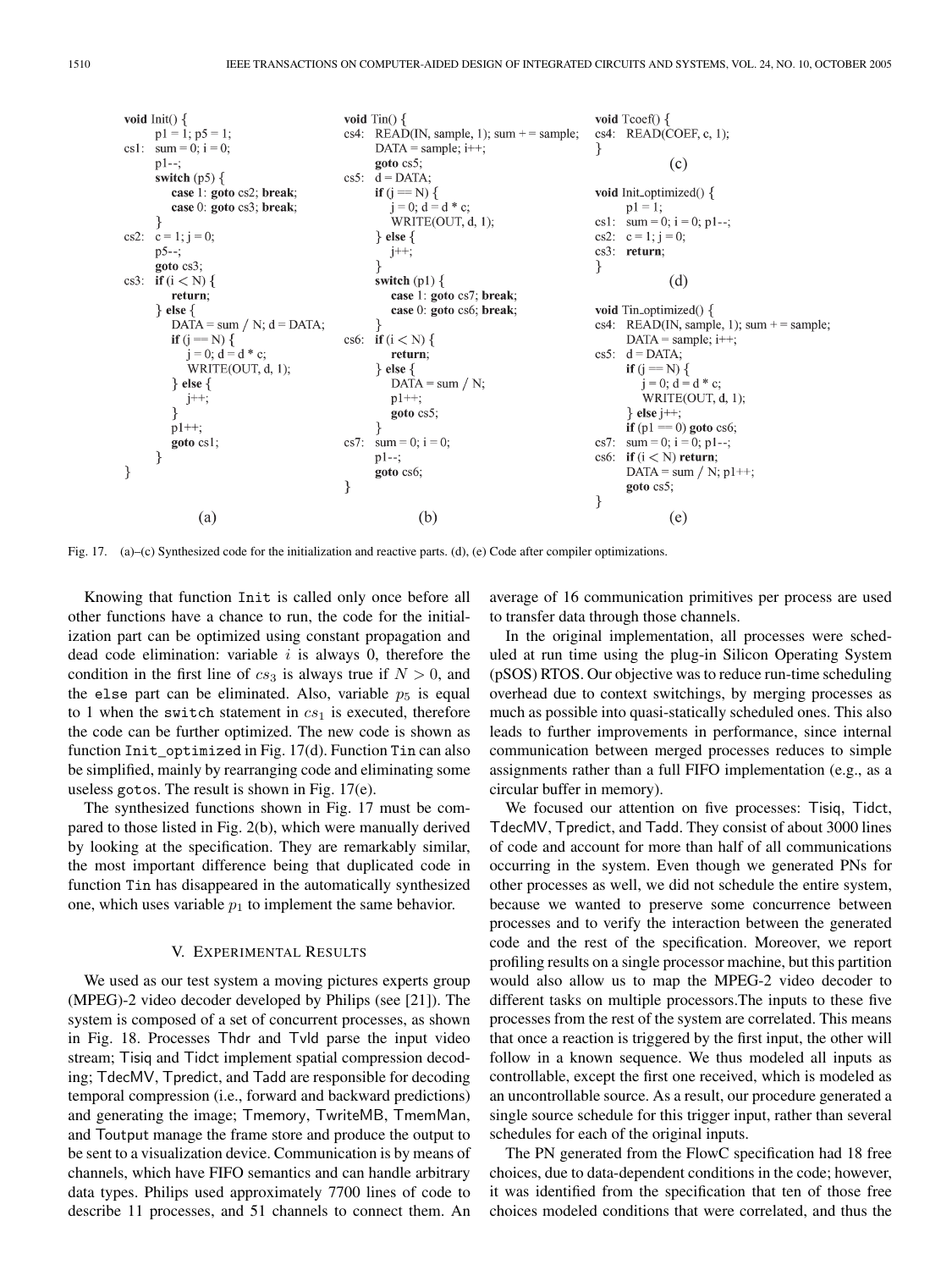

Fig. 18. MPEG-2 video-decoder block diagram.



Fig. 19. (a) Example of FlowC specification. (b) Portion of the generated code for the MPEG-2 decoder.

technique described in [1] was used to model the correlation in the PN originally generated from the FlowC code. The resulting PN had 115 places, 106 transitions, and 309 arcs. Our algorithm generated a single process with the same interface as the original ones, which could be plugged into the MPEG-2 netlist, replacing the original five processes.

The data-dependent conditions modeled by free choices are resolved based on data values of the received video bit stream and local variables. Communication operations occur, depending on the outcome of these conditions. Also, the number of times a given communication is performed may also depend on them, for instance, in loops whose bounds are known only at run time, as shown in Fig. 19(a). The figure shows a small fragment of code taken from the two processes, Tpredict and Tadd, connected through a channel. Both processes implement while loops in which they exchange data: a macroblock is written from Tpredict to Tadd. A free choice is used to model the evaluation of the condition for each while loop. The source code is manually annotated to identify the correlation of the two choices.

On the other hand, Fig. 19(b) shows the same fragment of code automatically generated by our procedure, where the two were merged into a single entity. We generate a single loop, containing the appropriate interleaving of statements from the two original processes, similar to what an experienced designer would have written for a monolithic implementation. Note that the WRITE and READ statements in processes Tpredict and Tadd occurring on the channel connecting them have been transformed into assignments to and from a temporary variable (which can be easily eliminated by an optimizing compiler). The WRITE statement in Tadd on the output channel is instead preserved as is, and needs to be expanded to match the communication protocol used in the rest of the system (in our case, it is an FIFO).

Of the two choices found in the processes' code of Fig. 19(a), matching to the conditions in the while loops, only one is used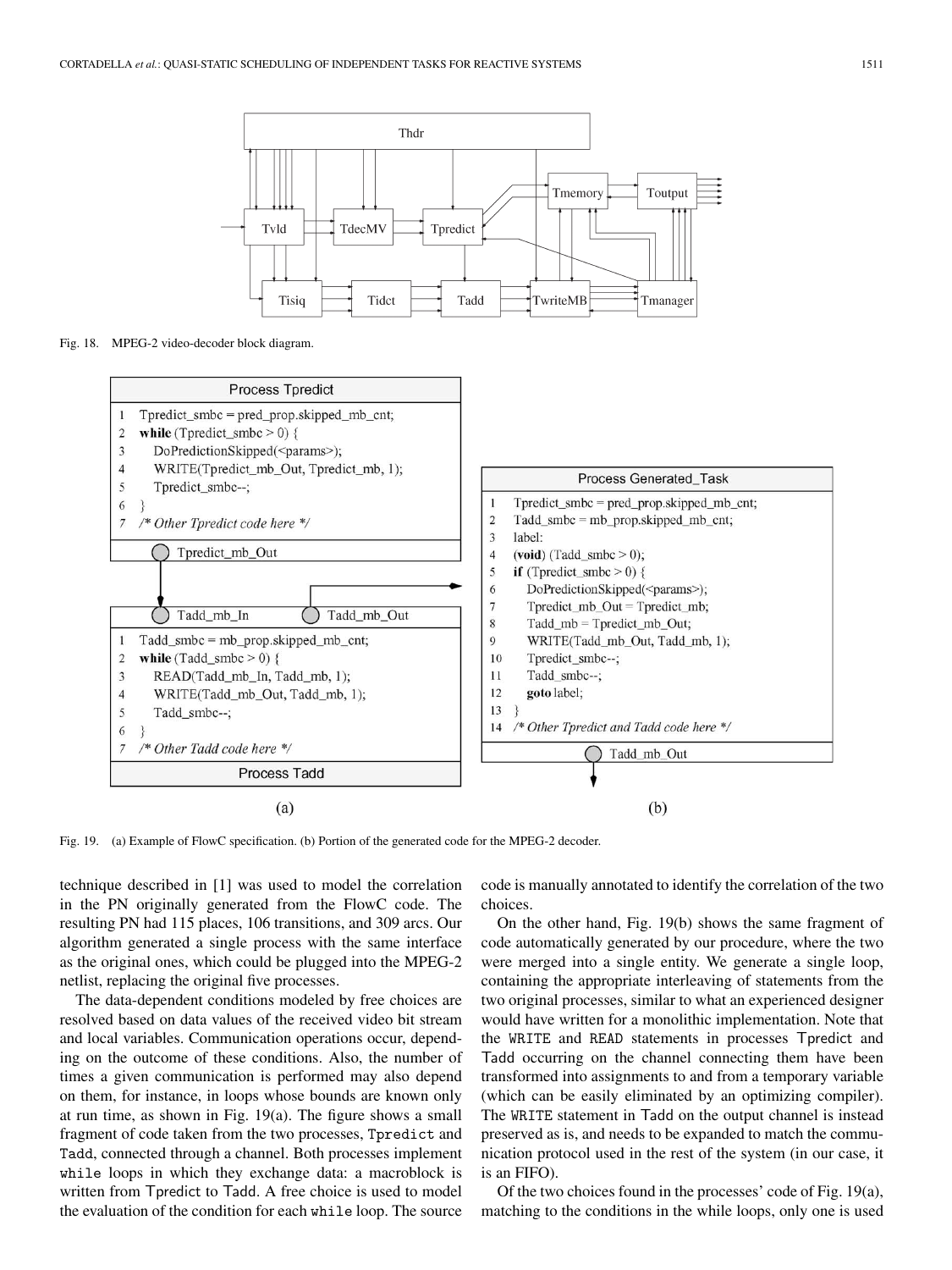| if $(\text{init\_done})$           |
|------------------------------------|
| READ(Tisiq_prop_seq_In, seq, 1);   |
| WRITE(Tidct_prop_seq_Out, seq, 1); |
| $init\_done = TRUE$ :              |
|                                    |
|                                    |

Fig. 20. Run-time-dependent communication.

TABLE I EFFICIENCY OF QSS HEURISTICS

| OSS Method          | Reachability Space |       |         | CPU             |
|---------------------|--------------------|-------|---------|-----------------|
|                     | Created            | Final | Deleted |                 |
| All heuristics on   | 902                | 902   |         | 10 s            |
| $t$ -invariants OFF | 7842               | 1812  | 6030    | 30 <sub>s</sub> |
| All heuristics OFF  | >1500000           | ٠     |         | $>6000$ s       |

as the termination condition of the merged loop in the generated code. This is because the two conditions were correlated, and the correlation was specified as described above. The other condition appears in line 4. The resulting code executes this statement because the expression may involve some operations other than the conditional check itself, but does not use the outcome of the condition.

The same situation was also observed in the code from process Tisiq shown in Fig. 20. A very similar piece of code is present in the receiving process Tidct, and the two are merged as a single entity in the schedule generated by our procedure, and thus in the resulting code.

We first show the efficiency of the heuristics used in the proposed scheduling algorithm. In Table I, columns "Created," "Final," and "Deleted" show the number of nodes visited during the scheduling, the number of nodes of the resulting schedule, and the difference between the two, i.e., the redundancy of a scheduling algorithm. The column "CPU" shows the CPU time needed to obtain a schedule, on a Sun Ultra Enterprise 250 with 2 GB of main memory and two processors running at 400 MHz. The first row shows the case where we used the  $t$ -invariant heuristic, as well as the heuristic with speculative-FCS described in the beginning of Section IV-B. It shows that the algorithm finds a schedule without visiting any additional node during the schedule search. In the second row, we disabled the t-invariant heuristic, while the other heuristic was still applied. The result shows that the search visited nearly nine times more nodes than the first case, deleted about 75% of them, and ended up with approximately twice as much generated code as the first case. Finally, when we also disabled the speculative-FCS heuristic, the search could not complete in reasonable time and memory: after 100 minutes, it had created more than  $1500000$ nodes and the memory size was around 400 MB.

Even for this size of PN obtained for the MPEG example, and even for the minimum bounds set on the places (equal to the maximum rates specified in the communication operations for the port modeled by each place), the reachability space of the PN includes several millions of states. It leaves little hope to successfully apply the exhaustive analysis of the space needed by the method in [17] when a schedule for minimally sized buffers does not exist. Contrary to [17], our approach generates assumptions on the required buffer size on the fly and

TABLE II CPU TIME (SECONDS) OF THE MPEG-2 EXAMPLE

|          | Total | MPEG <sub>2</sub> |        |             | Test  | OS   |
|----------|-------|-------------------|--------|-------------|-------|------|
|          |       | Total             | Parser | 5 Processes | Bench |      |
| Original | 7.5   | 4.66              | 0.94   | 3.72        | 0.27  | 2.58 |
| OSS      |       | 2.51              | 0.94   | 1.57        | 0.28  | .31  |

TABLE III CPU TIME (SECONDS) AND CODE SIZE OF THE FIVE SELECTED PROCESSES

|          | 5 Processes |             |               |               |             |  |
|----------|-------------|-------------|---------------|---------------|-------------|--|
|          | Total       | Computation | Internal      | External      | Code        |  |
|          |             |             | Communication | Communication | <b>Size</b> |  |
| Original | 3.72        | 1.01        | 2.23          | 0.48          | 18 K        |  |
| OSS      | . 57        | 0.96        | 0.13          | 0.48          | 24 K        |  |

manages to find schedules by exploring only a small part of the reachability space, as shown in Table I.

Secondly, we compared the performance of the original concurrent specification of the MPEG-2 decoder with that of the same system where a single statically scheduled process is used in place of the five initial ones. In both cases, we removed the processes that manage and implement the memory, but we kept those that parse the input MPEG stream. Both systems received as input a standard video stream composed of four images (one intra, one predicted, two bidirectional predicted).

Table II summarizes the total execution time, on the same Sun machine used for finding the schedule, for the two implementations. It also shows the individual contributions due to the processes implementing the MPEG-2 decoder (split among the parser and the five processes that we scheduled together), the test-bench, and the operating system (that dynamically schedules the tasks). The increase in performance is around 45%. The gain is concentrated in the statically scheduled processes, due to the reduction in the number of FIFObased communications, and in the operating system, due to the reduction in the number of context switches.

Table III compares the execution times due to computation and communication of the five considered processes, both in the original system and in the quasi-statically scheduled one. As expected, computation and external communication (i.e., with the environment) are not significantly affected by our procedure. However, internal communication is significantly improved: this is because after scheduling it can be statically determined that all channels connecting the five considered processes never contain more than one data item at a time. Therefore, communication is automatically performed by assignment, rather than by using an FIFO or a circular buffer. The table also reports the object code size, which increases in the generated single task with respect to the five separated process, due to the presence of the control structures representing the static schedule in the synthesized code.

#### VI. CONCLUSION

This paper has proposed a method that bridges the gap between the specification and the implementation of reactive systems. From a specification given in terms of communicating processes, and by deriving an intermediate representation based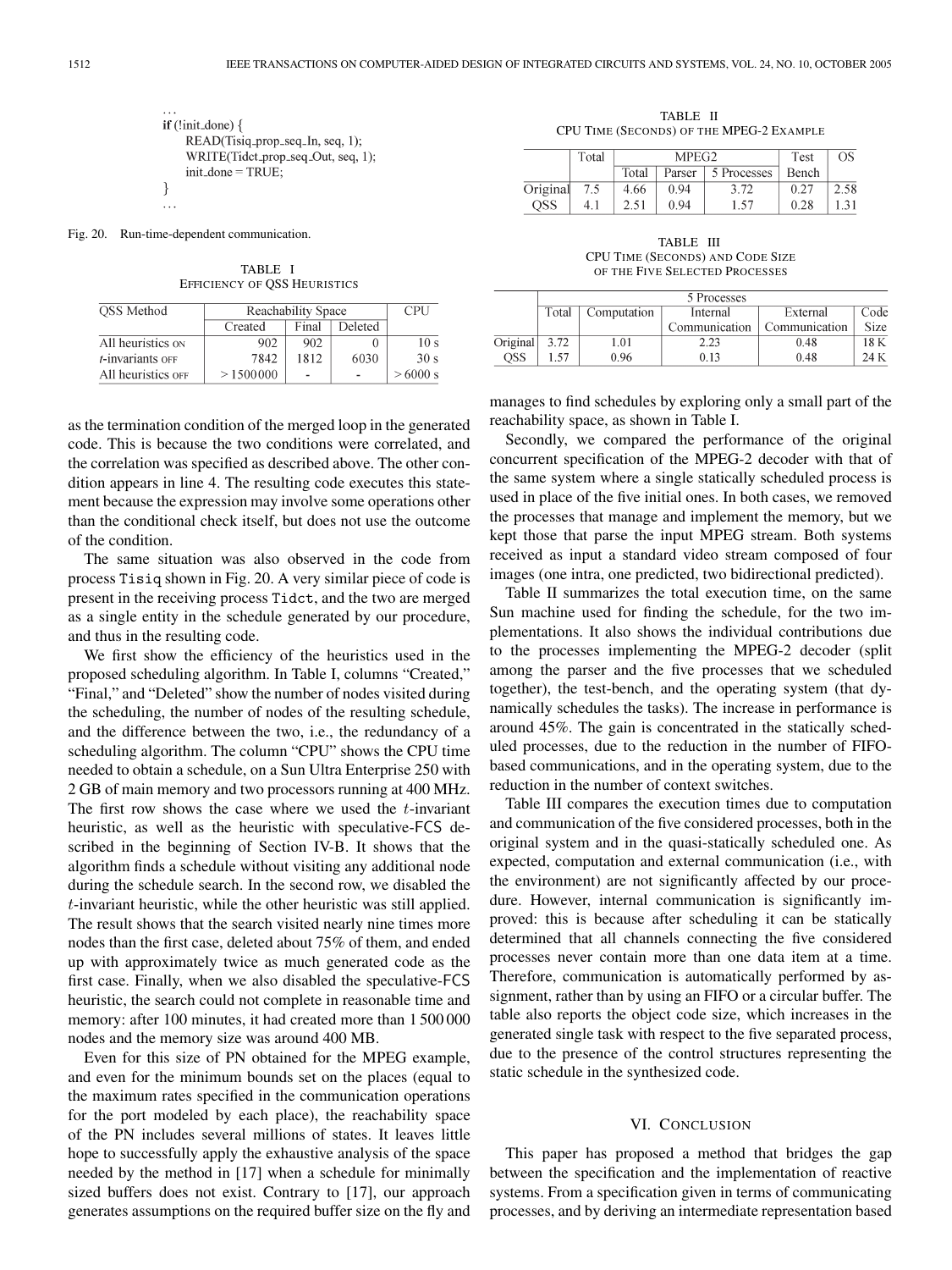on PNs, a set of concurrent tasks that serve input events with minimum communication effort is obtained.

We also presented a first effort towards automating this step. Experiments show promising results and encourage further research in the area.

We are currently working towards a more general definition of schedule, considering sequential and concurrent implementations on several resources (e.g., CPUs and/or custom datapaths) [6]. We are also planning to look further into providing a structural characterization of schedulability, if possible, for different classes of PNs. Another body of future research concerns an extension of the notion of a schedule into the time domain. Currently, timing guarantees come from the assumption that an environment is slow, while an implemented system is fast. If this is the case, then any event from the environment is served by a schedule that is bounded in length and space, i.e., has finite buffer sizes. However, such timing guarantees are weak when an implementation needs to meet predefined hard timing constraints on its response time. For timing critical applications, we work on extending our scheduling framework through explicit annotation of system events with delays and using timing-driven algorithms for a schedule construction.

## **REFERENCES**

- [1] G. Arrigoni, L. Duchini, L. Lavagno, C. Passerone, and Y. Watanabe, "False path elimination in quasi-static scheduling," in *Proc. Design Automation and Test Europe Conf.*, Paris, France, Mar. 2002, pp. 964–970.
- [2] N. C. Audsley, A. Burns, R. I. Davis, K. W. Tindell, and A. J. Wellings, "Fixed priority pre-emptive scheduling: An historical perspective," *Real-Time Syst.*, vol. 8, no. 2/3, pp. 173–198, 1995.
- [3] J. Buck, "Scheduling dynamic dataflow graphs with bounded memory using the token flow model," Ph.D. dissertation, Dept. Elect. Eng. Comput. Sci., Univ. California, Berkeley, 1993.
- [4] J. T. Buck, "Static scheduling and code generation from dynamic dataflow graphs with integer valued control streams," in *Proc. 28th Asilomar Conf. Signals, Systems, and Computers*, Pacific Grove, CA, Oct. 1994, pp. 508–513.
- [5] J. Cortadella, A. Kondratyev, L. Lavagno, M. Massot, S. Moral, C. Passerone, Y. Watanabe, and A. Sangiovanni-Vincentelli, "Task generation and compile-time scheduling for mixed data-control embedded software," in *Proc. 37th Design Automation Conf.*, Los Angeles, CA, Jun. 2000, pp. 489– 494.
- [6] J. Cortadella, A. Kondratyev, L. Lavagno, A. Taubin, and Y. Watanabe, "Quasi-static scheduling for concurrent architectures," *Fundam. Inform.*, vol. 62, no. 2, pp. 171–196, 2004.
- [7] E. A. de Kock, G. Essink, W. J. M. Smits, P. van der Wolf, J.-Y. Brunel, W. M. Kruijtzer, P. Lieverse, and K. A. Vissers, "YAPI: Application modeling for signal processing systems," in *Proc. 37th Design Automation Conf.*, Los Angeles, CA, Jun. 2000, pp. 402– 405.
- [8] N. Halbwachs, *Synchronous Programming of Reactive Systems*. Norwell, MA: Kluwer, 1993.
- [9] D. Har'el, H. Lachover, A. Naamad, A. Pnueli *et al.*, "STATEMATE: A working environment for the development of complex reactive systems," *IEEE Trans. Softw. Eng.*, vol. 16, no. 4, pp. 403–414, Apr. 1990.
- [10] C. A. R. Hoare, *Communicating Sequential Processes*, ser. International Series in Computer Science. Englewood Cliffs, NJ: Prentice-Hall, 1985.
- [11] G. Kahn, "The semantics of a simple language for parallel programming," in *Proc. Int. Federation Information Processing (IFIP) Congr.*, Stockholm, Sweden, Aug. 1974, pp. 471–475.
- [12] E. A. Lee and D. G. Messerschmitt, "Static scheduling of synchronous data flow graphs for digital signal processing," *IEEE Trans. Comput.*, vol. C-36, no. 1, pp. 24–35, Jan. 1987.
- [13] B. Lin, "Software synthesis of process-based concurrent programs," in *Proc. 35th ACM/IEEE Design Automation Conf.*, San Francisco, CA, Jun. 1998, pp. 502–505.
- [14] C. L. Liu and J. W. Layland, "Scheduling algorithms for multiprogramming in a hard-real-time environment," *J. Assoc. Comput. Mach.*, vol. 20, no. 1, pp. 46–61, Jan. 1973.
- [15] H. Mathony, "Universal logic design algorithm and its application to the synthesis of two-level switching circuits," *Inst. Elect. Eng. Proc.*, vol. 136, pt. E, no. 3, pp. 171–177, May 1989.
- [16] T. Murata, "Petri Nets: Properties, analysis and applications," *Proc. IEEE*, vol. 77, no. 4, pp. 541–580, Apr. 1989.
- [17] T. M. Parks, "Bounded scheduling of process networks," Dept. Elect. Eng. Comput. Sci., Univ. California, Berkeley, Tech. Rep. UCB/ERL 95/105, Dec. 1995.
- [18] M. Sgroi, L. Lavagno, Y. Watanabe, and A. Sangiovanni-Vincentelli, "Synthesis of embedded software using free-choice Petri nets," in *Proc. 36th ACM/IEEE Design Automation Conf.*, New Orleans, LA, Jun. 1999, pp. 805–810.
- [19] K. Strehl, L. Thiele, D. Ziegenbein, R. Ernst *et al.*, "Scheduling hardware/software systems using symbolic techniques," in *Proc. Int. Workshop Hardware/Software Codesign*, Rome, Italy, 1999, pp. 173–177.
- [20] F. Thoen, M. Cornero, G. Goossens, and H. De Man, "Real-time multitasking in software synthesis for information processing systems," in *Proc. Int. System Synthesis Symp.*, Cannes, France, 1995, pp. 48–53.
- [21] P. van der Wolf, P. Lieverse, M. Goel, D. L. Hei, and K. Vissers, "An MPEG-2 decoder case study as a driver for a system level design methodology," in *Proc. 7th Int. Workshop Hardware/Software Codesign*, Rome, Italy, May 1999, pp. 33–37.
- [22] P. Wauters, M. Engels, R. Lauwereins, and J. A. Peperstraete, "Cyclodynamic dataflow," in *Proc. 4th EUROMICRO Workshop Parallel and Distributed Processing*, Braga, Portugal, Jan. 1996, pp. 319–326.



**Jordi Cortadella** (S'87–M'88) received the M.S. and Ph.D. degrees in computer science from the Universitat Politècnica de Catalunya, Barcelona, Spain, in 1985 and 1987, respectively.

He is a Professor in the Department of Software at the Universitat Politècnica de Catalunya. In 1988, he was a Visiting Scholar at the University of California, Berkeley. His research interests include formal methods and computer-aided design of VLSI systems, with special emphasis on asynchronous circuits, concurrent systems, and logic synthesis. He

has coauthored over 130 research papers in technical journals and conferences. Dr. Cortadella has served on the technical committees of several interna-

tional conferences in the field of design automation and concurrent systems. He received the Best Paper Award at both the International Symposium on Advanced Research in Asynchronous Circuits and Systems (2004) and the Design Automation Conference (2004).



**Alex Kondratyev** (M'94–SM'97) received the M.S. and Ph.D. degrees in computer science from the Electrotechnical University of St. Petersburg, St Petersburg, Russia, in 1983 and 1987, respectively.

He joined the R&D Coop TRASSA, St. Petersburg, Russia, in 1988, where he was a Senior Researcher. From 1993 to 1999, he was an Associate Professor in the Hardware Department at the University of Aizu, Fukushima-ken, Japan. In 2000, he joined Theseus Logic, Orlando, FL, as a Senior Scientist. Since 2001, he has been with the Ca-

dence Berkeley Laboratories, Berkeley, CA, as a Research Scientist. He has coauthored two books on formal methods for asynchronous design, and has published over 70 journal and conference papers. His research interests include formal methods in system design, synthesis of asynchronous circuits, computeraided-design methodology, and theory of concurrence.

Dr. Kondratyev was a cochair of the Async'96 Symposium, cochair of the CSD'98 Conference, and has served as a member of the program committees for several conferences.